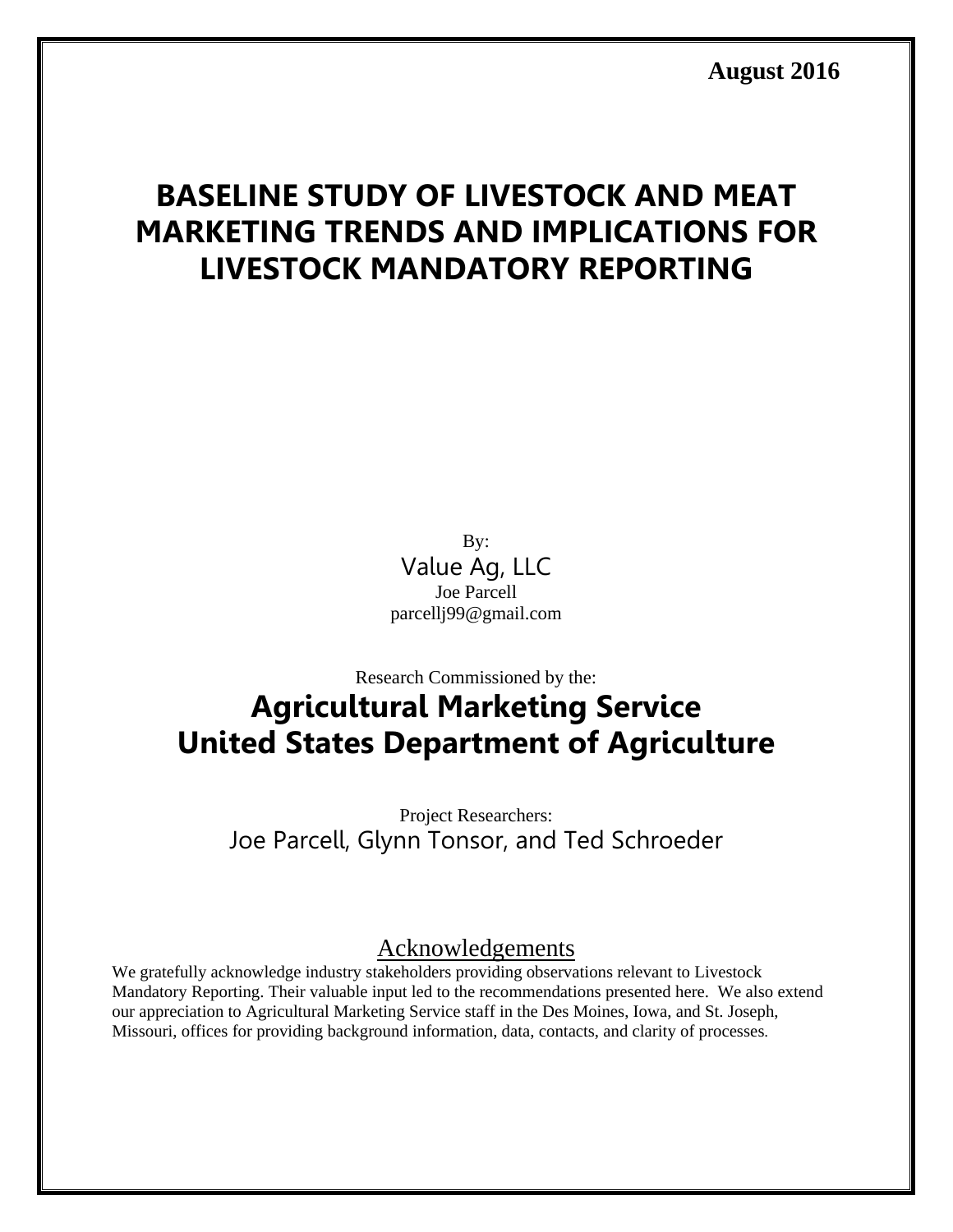### **About the Principal Investigators**

#### **Joe Parcell, PhD**, is a

Professor in the Department of Agricultural and Applied Economics at the University of Missouri. He has been on faculty at the University of Missouri since 1998. He received his M.S. and Ph.D. in agricultural economics and BA in mathematics, respectively. His research involves value chain demand drivers, price analysis, and marketing. He has extensive knowledge of supply and value chain issues through his research and practical experience with producer agricultural ventures. His over 200 scholarly publications, proceedings, book chapters, and extension publications relate to marketing, pricing, strategy, and value added. He is co-author of the textbook titled The Agricultural Marketing System. He is founder of Value Ag., LLC. Value Ag, LLC, headquartered in Columbia, Missouri, is an economic consultancy group committed to "Analyzing Innovative Ideas for Tomorrow's Agriculture."

#### **Ted C. Schroeder, PhD,** is

a University Distinguished Professor of Agricultural Economics at Kansas State University. He has a B.S. from the University of Nebraska and Ph.D. from Iowa State University. He has been on the Agricultural Economics faculty at Kansas State University since 1986. He teaches and conducts research. He is director of the Center for Risk Management Education and Research. Ted has done extensive research in livestock market risk management, meat demand, meat and livestock marketing, and price discovery and has more than 100 published journal articles and numerous other publications. He has worked as a consultant on numerous meat and livestock valueadded projects, and he has been the principal investigator on a large number of external grants.

**Glynn T. Tonsor, PhD,** is a

Professor at Kansas State University in the Department of Agricultural Economics. He obtained a B.S. from Missouri State University and Ph.D. from Kansas State University. He was a faculty member at Michigan State University from May 2006 to March 2010 and then joined the Kansas State University faculty. Through active research, engaged outreach with industry, and first-hand knowledge with livestock production, Glynn has economic expertise in an array of topics important to stakeholders throughout the meat and livestock supply chain. Glynn's integrated research and extension program has resulted in more than 60 published journal articles, numerous other publications, a multitude of outreach contributions, and projects with more than \$2 million in cumulative funding.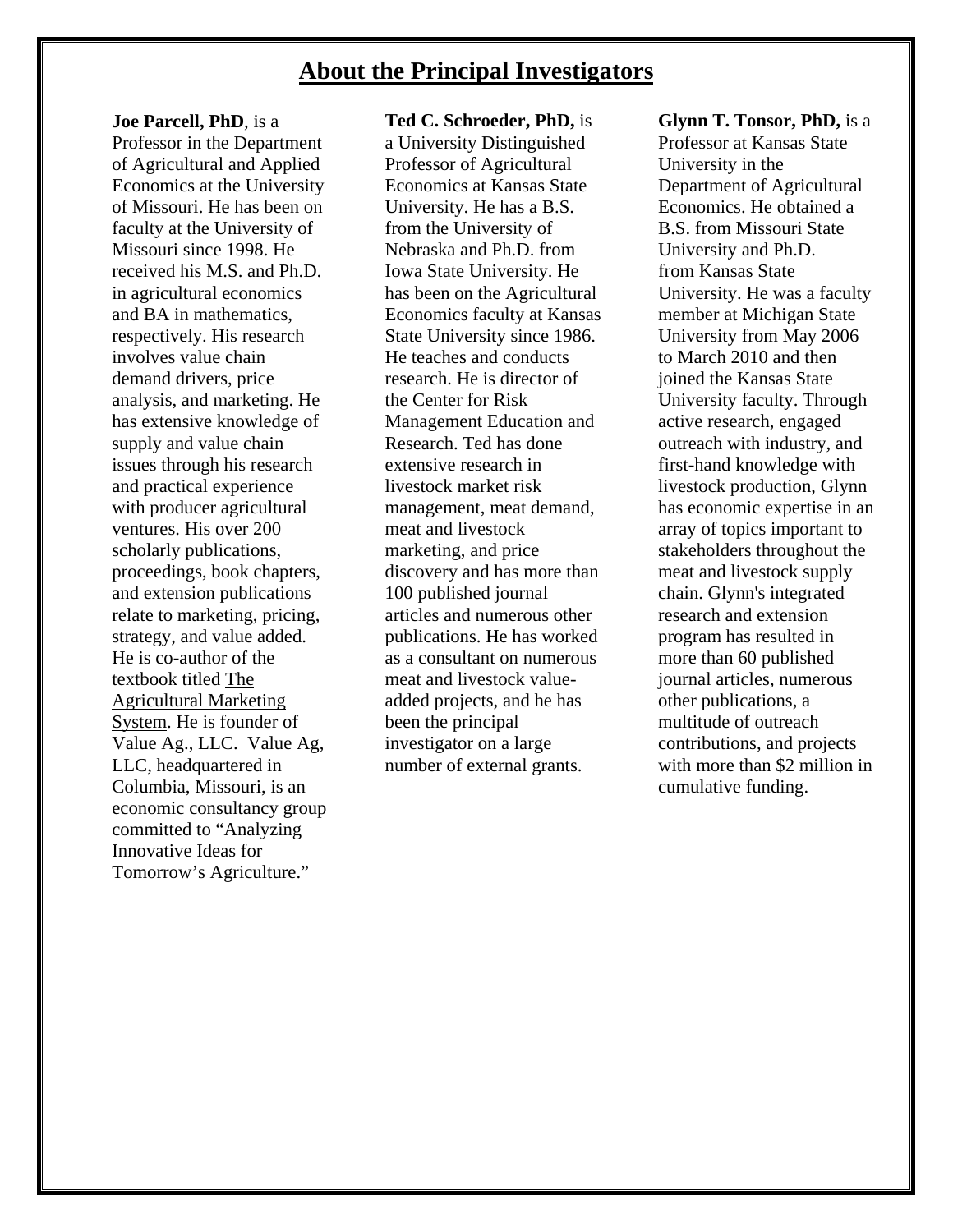# **Table of Contents**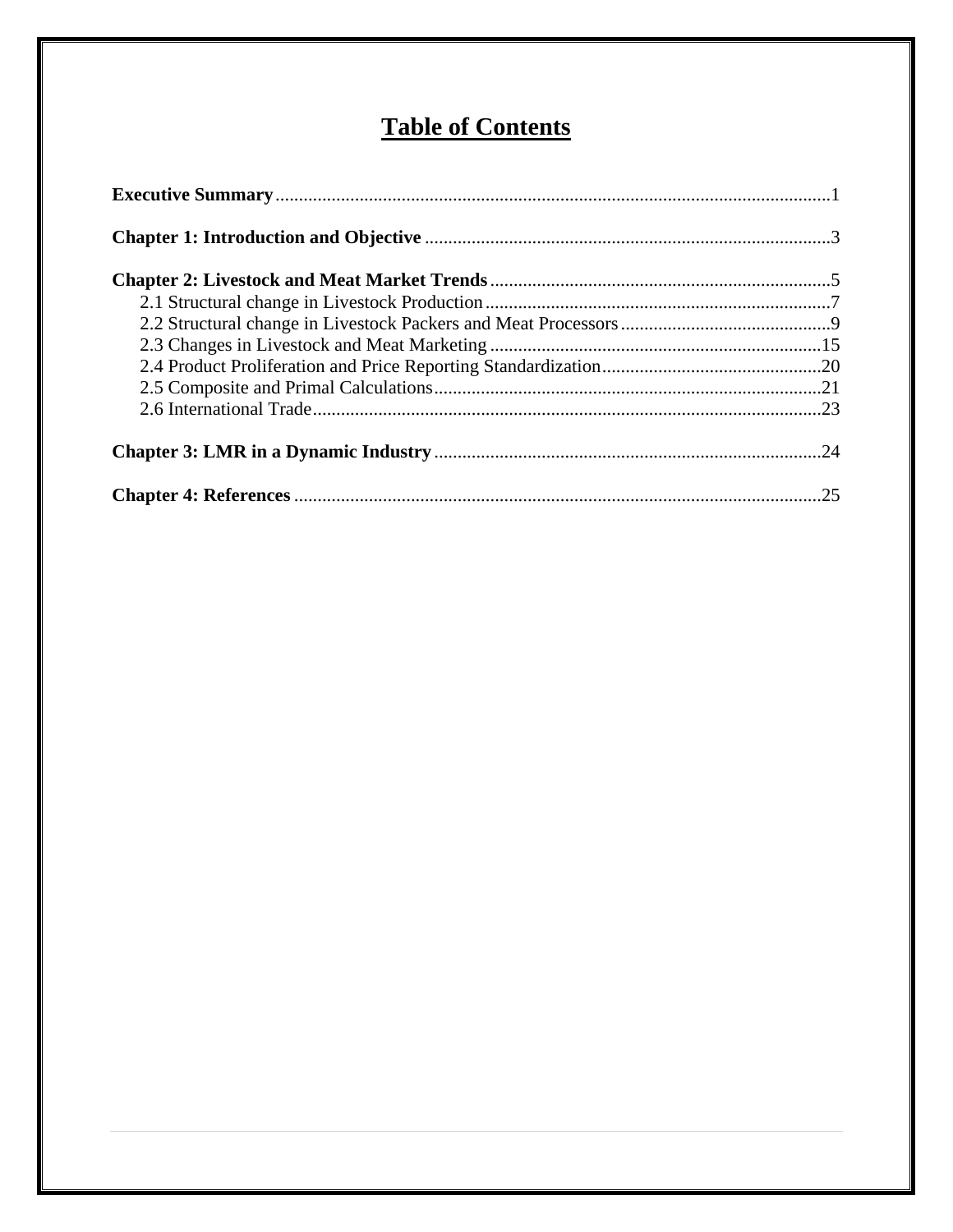# **EXECUTIVE SUMMARY**

The Livestock Mandatory Reporting (LMR) Act of 1999 was enacted to increase transparency in market transactions for swine, cattle, sheep, beef, and lamb. In 2012, coverage of pork transactions was added to the Act. LMR is scheduled for reauthorization in 2020. The 2015 authorization of the Act requires a comprehensive review of LMR by 2018. The purpose of this study is to help inform the 2018 comprehensive review. This study provides information regarding changes occurring in livestock and meat markets that will impact LMR design and associated market reporting.

USDA-AMS is responsible for implementation of the Act. Market information provided by USDA-AMS through LMR facilitates more efficient markets by informing more than a million livestock producers, hundreds of meat processors, some 37,000 retail food outlets, more than 1 million restaurants, as well as meat exporters, and the many industries that provide inputs, support, and service to the livestock and meat industry with important market information on a daily basis. Information contained in USDA-AMS livestock and meat market reports is used for decisions ranging from day-to-day marketing of livestock and meat products to long-term investments and policy.

Since enactment of the 1999 Act, major changes have occurred in the livestock and meat industry. Changes in the structure and ownership of reporting packers; how trade occurs in the industry; livestock production methods and technology; meat processing technology; product mix; product form; importance of export markets; and policy that all impact LMR design, data collection, and information reporting methods. Advances in information technology are also noteworthy.

This study identified evolving trends in how livestock and meat production and markets are changing to help inform the comprehensive LMR 2018 review. We conducted interviews with numerous industry participants including producers; packers; processors; retailers; market analysts and researchers; and industry association representatives to gain insight into evolving industry market trends and implications for LMR. We also utilized USDA-AMS historical data as well as published literature in completing this study.

# **Key Findings**

- 1. Major structural shifts have occurred over the past 15 years in the meat packing and processing sectors in cattle, swine, sheep, beef, pork, and lamb. Packing firms have increased size, in many instances increased concentration, vertically integrated, and made major investments and changes in processing to improve supply chain management to respond to changing domestic and international customer and consumer demands. Producers are increasingly looking to vertical integration as a means to remain competitive and solvent. Furthermore, the use of LMR information has expanded beyond pricing to include establishing insurance contracts, futures contract settlement, indemnity loss payment determination, and for policy analysis.
- 2. Changing domestic and global meat customer and consumer demands are driving the meat industry to be more responsive to consumer interests. This is leading to increased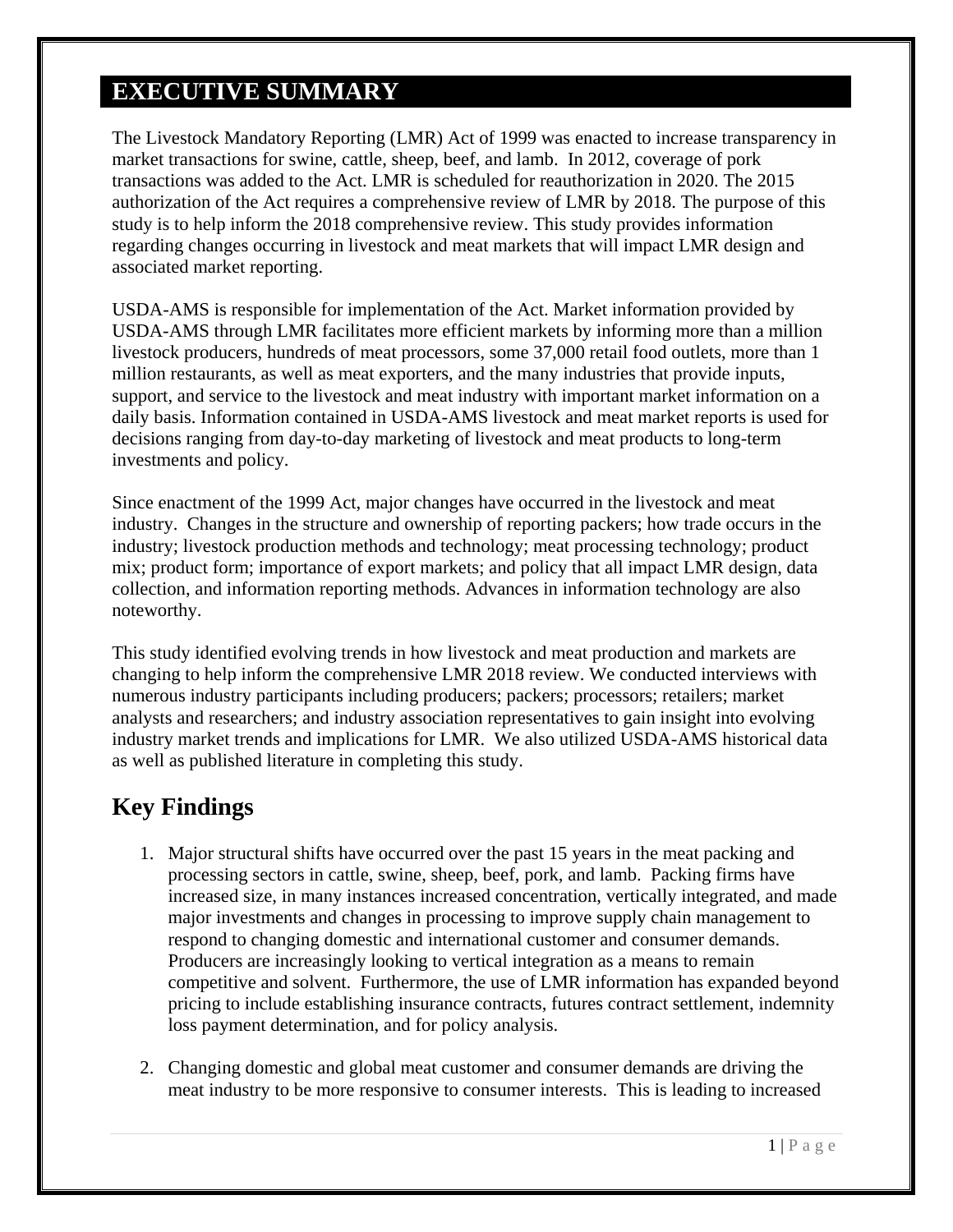product differentiation, more vertical coordination and integration, and relative to when the Act was established generally a much different product mix is being produced by meat packers who report information to USDA-AMS under LMR.

- 3. Livestock and meat are being marketed in dramatically different ways today than in the recent past. Negotiated trade has been rapidly replaced by formula pricing, forward markets, and longer term marketing agreements. There is also an ongoing shift towards pricing livestock using meat values. Furthermore, traditional data providers are also increasingly LMR data users. This changes the form and role of LMR and USDA-AMS market reporting.
- 4. New methods for pricing livestock and meat products, such as internet based auctions, are being launched in industries that do not necessarily conform to traditional LMR or USDA-AMS practices. These types of marketing institutions will likely see continued interest as a way to provide lower cost opportunities for producers, packers, processors, and others to participate in price discovery instead of direct negotiation.

# **Key Implications**

- 1. The importance of LMR to the livestock industry, domestic and international commerce, and to rural communities was made most obvious by the shutdown of LMR during the October 2013 federal government shutdown. Fears of another disruption to LMR information continues to resonate with data users.
- 2. Structural changes in livestock and meat markets are testing confidentiality structures in market information reporting. This issue has always been a concern, but it is becoming a greater concern as markets become more vertically integrated, differentiated, and in many instances thin. There is clear need to assess alternative ways to manage price reporting under such conditions to continue to provide the desired depth of market information the industry relies upon.
- 3. Changes in products being produced by packers through value added, branding, specialty programs, and other differentiation challenges market information reporting. This is an area that requires considerable assessment in future price reporting design.
- 4. The importance of international trade is elevating in meat markets. Continued efforts to provide timely market information related to products moving into and from international markets is a worthwhile endeavor.
- 5. Capability for USDA-AMS together with industry to quickly assess new market developments in the livestock and meat sectors and to determine how to modify reporting accordingly will be an important dimension of the effectiveness of LMR in the future.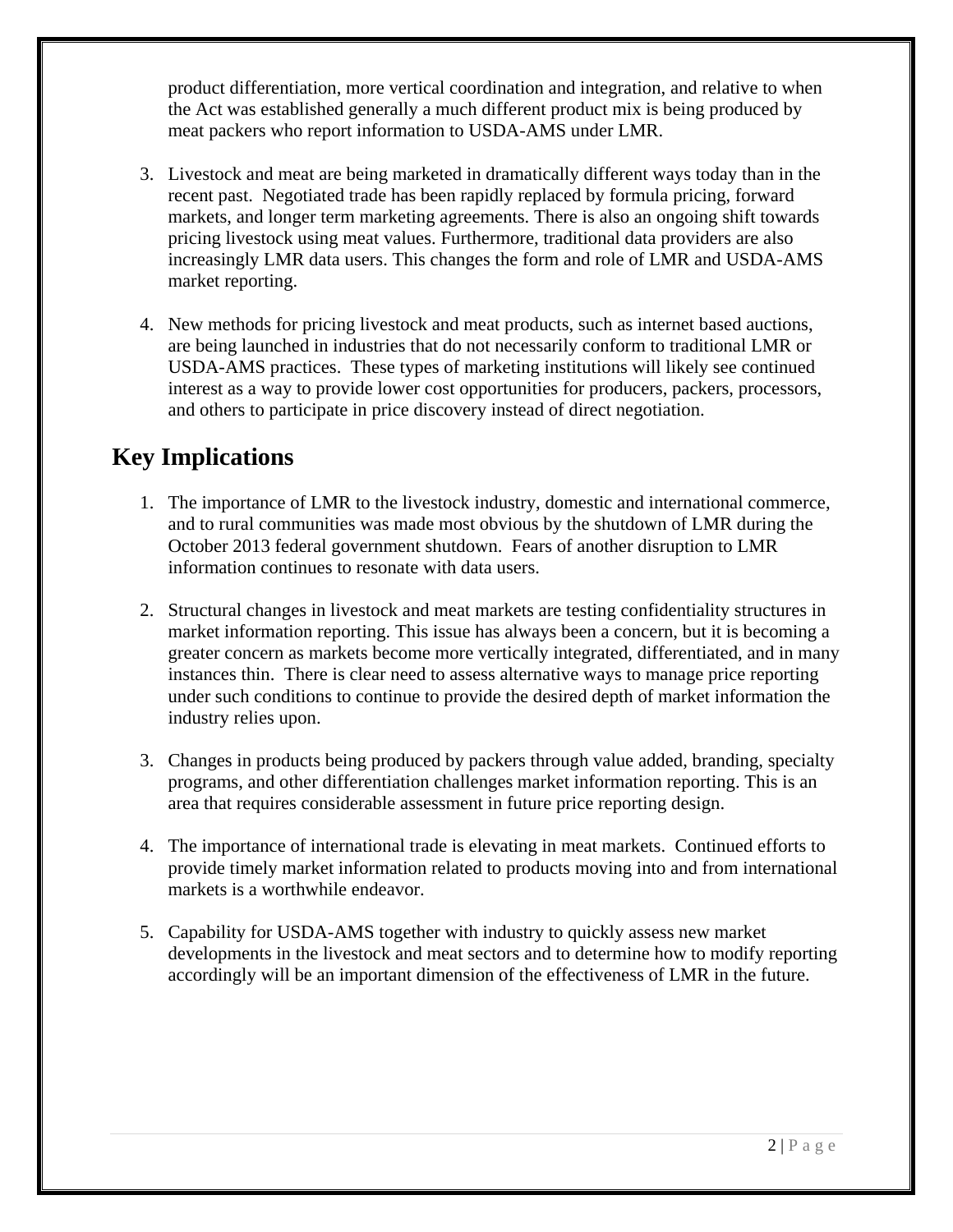# **CHAPTER 1: INTRODUCTION**

## **Background**

Public price reporting has immense value. A classic study on the value of price information is Stigler's 1961 "Economics of Information." He argues that "ascertainment of market price" (p. 213) is one of the most important dimensions of economic information.

The intent of price reporting is to reduce asymmetric information among market participants, which helps to achieve more efficient market outcomes and level the playing field and counterbalance possible market power. Price information signals resource allocation, production, processing, and marketing decisions. Price data from different market levels such as farm, wholesale, and retail are used to calculate marketing margins, which can help reveal changes in marketing costs among vertical industry sectors. The broad private and public importance of price information makes reliable, accessible, timely, and accurate price reporting a valuable activity worthy of public investment. This sentiment has been a major impetus to public support for USDA-AMS market reporting and was part of the initial motivation for mandating livestock and meat price reporting.

The Livestock Mandatory Reporting (LMR) Act of 1999 was enacted in 2000 and implemented in 2001 following the call by livestock industry participants for increased transparency in swine, cattle, sheep, boxed beef, and carcass and boxed lamb transactions. In 2012, wholesale pork was added as a mandatory reported product under the LMR Act. The Agricultural Marketing Service (AMS) of the United States Department of Agriculture oversees implementing and carrying out the secure collection of processor data and aggregating data into reports that mask confidential information. Many industry participants refer to LMR as mandatory price reporting (MPR). We use the acronym LMR to capture the breadth of the Act requirements to include both price and volume data.

During the past 15 years, the methods of commerce used by the livestock industry and the livestock industry's structure have changed considerably. Although the original intent of LMR was price transparency, LMR information has over time become the primary price discovery tool for the lamb, pork, and beef industries. Much attention is given to the role of reported prices within LMR, but LMR also mandates reporting of volume (i.e., head, loads, pounds) information, which is important to industry participants as well. Furthermore, over time the distinction between data users and data providers has blurred as processors required to report under LMR increasingly are also heavy users of resulting LMR reports. Approximately every five years, LMR is up for reauthorization. Significant historical dates relevant to the Act include statutory authority for LMR lapsing in 2005, the final rule of 2008 that re-established and revised LRM, 2010 reauthorization, which added wholesale reporting of pork, and 2015 reauthorization.

The 2015 reauthorization language requires completing a comprehensive review of LMR and delivering it to Congress by March 2018. In 2015, AMS leadership sought a precursor assessment of LMR to serve as a white paper for prioritizing topics important for further focused assessment as part of the mandated 2018 congressional report. AMS contracted with Value Ag, LLC to conduct the precursor study.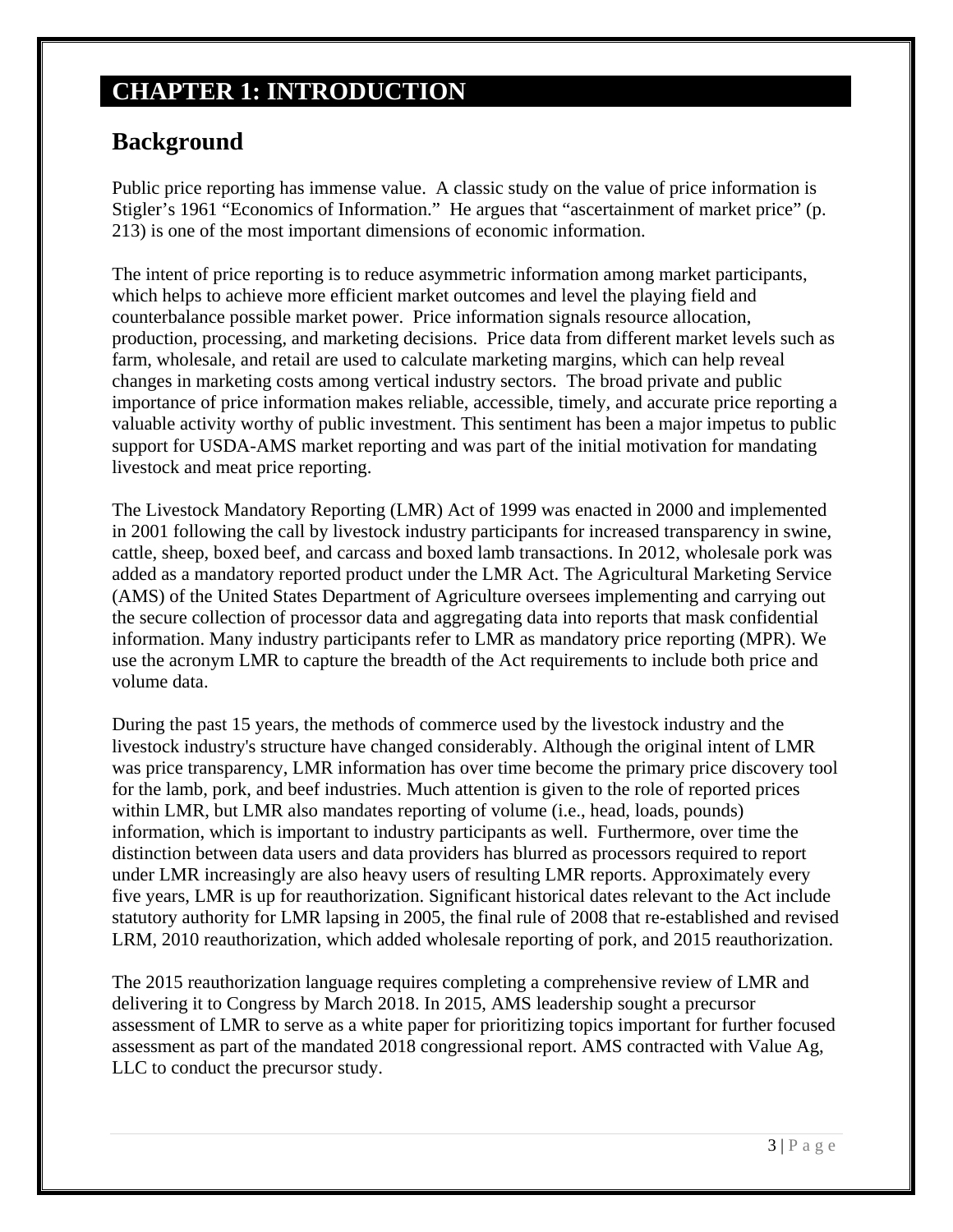# **Objectives and Procedure**

The purpose of this study is to identify and document changes occurring in livestock and meat markets that may impact LMR now or in the future. The objective is to determine current marketing trends for cattle, swine, sheep, beef, pork, and lamb that may influence LMR design, price reporting and transparency.

To complete the study three major sources of information were analyzed. First, information contained in public USDA-AMS reports and other publications were used to identify recent trends in livestock and meat markets. Second, scholarly literature was used to document important market changes. Third, the project researchers conducted extensive phone, email and in-person interviews with representatives from the pork, beef, and lamb industries. These contacts included producers, livestock and meat associations, data providers, industry and academic data users, AMS market reporters and administration, retailers, and various other entities within the meat protein value chain. Industry support and feedback for this report was strong; no entity, or individual, who was contacted refused to provide comment. To ensure confidentiality of those providing comments, the names of individuals and organizations are not reported. Although it is impossible to capture comments from every value chain participant, the report reflects sentiments from a broad array of these industry stakeholders.

Every industry participant we interviewed applauded AMS for taking the initiative to commission this study in preparation for the 2020 reauthorization and the separate 2018 report required by Congress. Participants thanked us for providing them with the opportunity to proactively consider livestock and meat marketing trends that may impact LMR data reporting and the use of LMR information provided by AMS. In many ways the active discussions we had with participants was viewed as the first in a multi-step process towards assessing LMR issues and carefully assessing ways to keep LMR concurrent with industry needs and trends.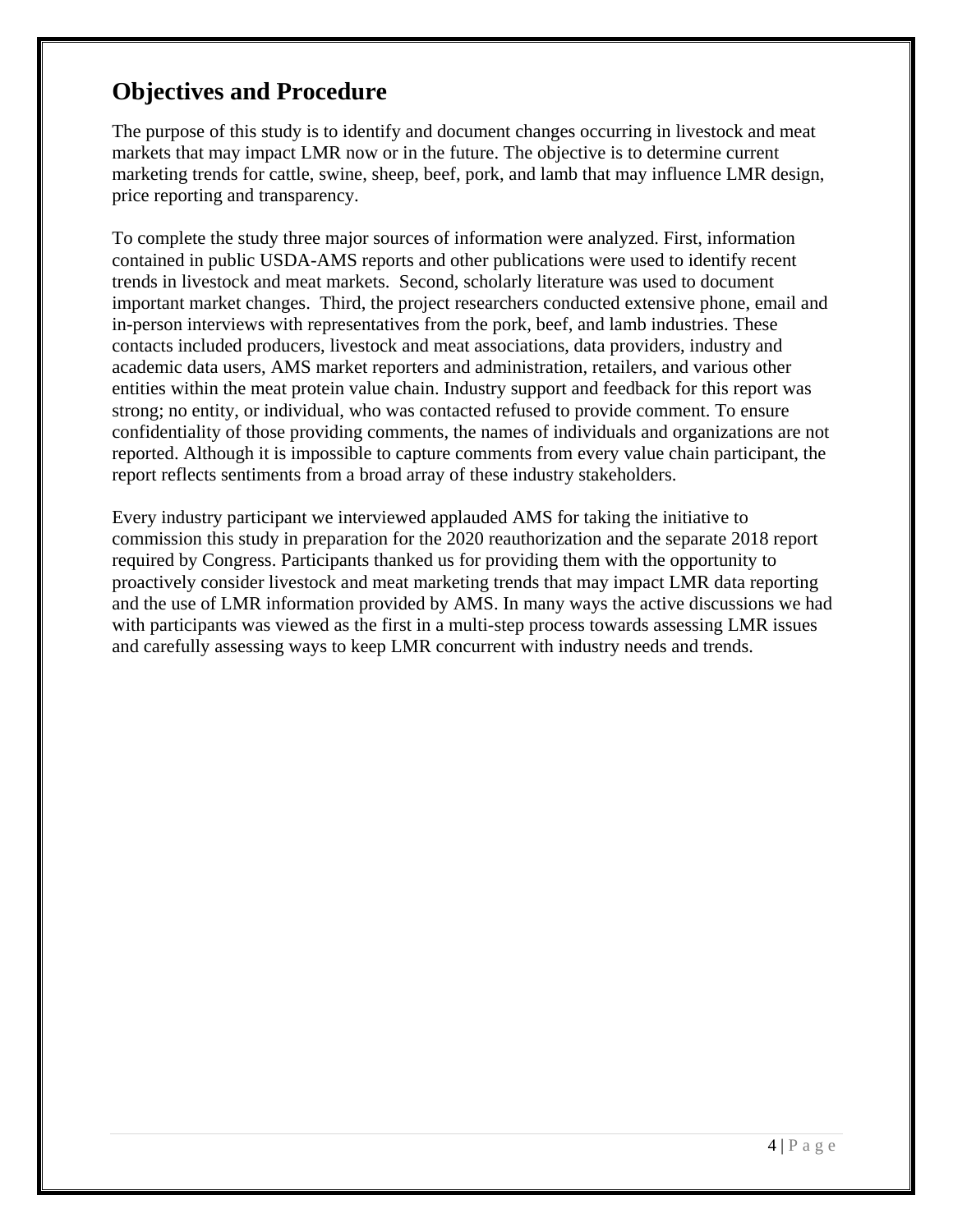# **CHAPTER 2: LIVESTOCK AND MEAT MARKET TRENDS**

This project includes sheep, lamb, swine, pork, cattle and beef as covered by LMR. These six industries are unique in structure and scope (Table 1) and changed since the inception of LMR in 2001 (Table 2). These industries totaled retail equivalent sales of nearly \$200 billion in 2015 and indirectly impacted the US economy several times this level. More than 1 million livestock producers, 29,000 feedlot operators, hundreds of processors, a significant number of importers/exporters, 37,000 grocery stores, and over 1 million restaurants combine efforts to meet the demands of over 320 million domestic consumers and a growing base of foreign consumers (Table 3). LMR reports directly and indirectly provide market information, and serve as a source of price discovery, for participants across all of these sectors.

#### **Table 1. Snapshot of LMR-Covered Livestock Industries of Cattle, Lamb and Swine (2015, except for GIPSA 2012)**

|                                                      | Cattle     | Sheep               | Swine      |
|------------------------------------------------------|------------|---------------------|------------|
| Metric Tons Produced Domestically (ERS)              | 10,752,178 | 68,239              | 11,116,742 |
| Retail equivalent value (ERS)                        | \$105B     | \$1.7B <sup>1</sup> | \$73B      |
| Number of Producers (NASS)                           | 915,000    | 50,012              | 63,246     |
| Number of Processors (GIPSA)                         | 168        | 81                  | 157        |
| Number of Processors Contributing to LMR (AMS)       | $33/42*$   | $5*$                | $47/46*$   |
| Per Capita Consumption, Pounds per Capita (ERS)      | 53.9       | 0.7                 | 49.8       |
| Percent of Exports to Domestic Meat Production (ERS) | 10%        | 3%                  | 20%        |
| Percent of Imports to Domestic Meat Production (ERS) | 14%        | 142%                | 4%         |

\*The first number represents live animal processors and the second number represents meat and cull processors. Since boxed lamb and carcass lamb reporting includes importers, and the number of qualifying importers changes, no processor number is presented here for lamb.

1. Source: American Sheep Industry Association, 2011,

https://www.sheepusa.org/ResearchEducation\_Publications\_EconomicImpactAnalysis

#### **Table 2. Snapshot of LMR-Covered Livestock Industries of Cattle, Lamb and Swine (2000)**

|                                                      | Cattle       | Sheep   | Swine     |
|------------------------------------------------------|--------------|---------|-----------|
| Metric Tons Produced Domestically (ERS)              | 12, 161, 525 | 104,355 | 8,642,922 |
| Number of Producers (NASS)                           | 1.075M       | 66,100  | 86,360    |
| Number of Processors (GIPSA)                         | 189          | 62      | 186       |
| Per Capita Consumption, Pounds per Capita (ERS)      | 67.8         | 0.8     | 51.2      |
| Percent of Exports to Domestic Meat Production (ERS) | 17%          | 2%      | 7%        |
| Percent of Imports to Domestic Meat Production (ERS) | 11%          | 56%     | 5%        |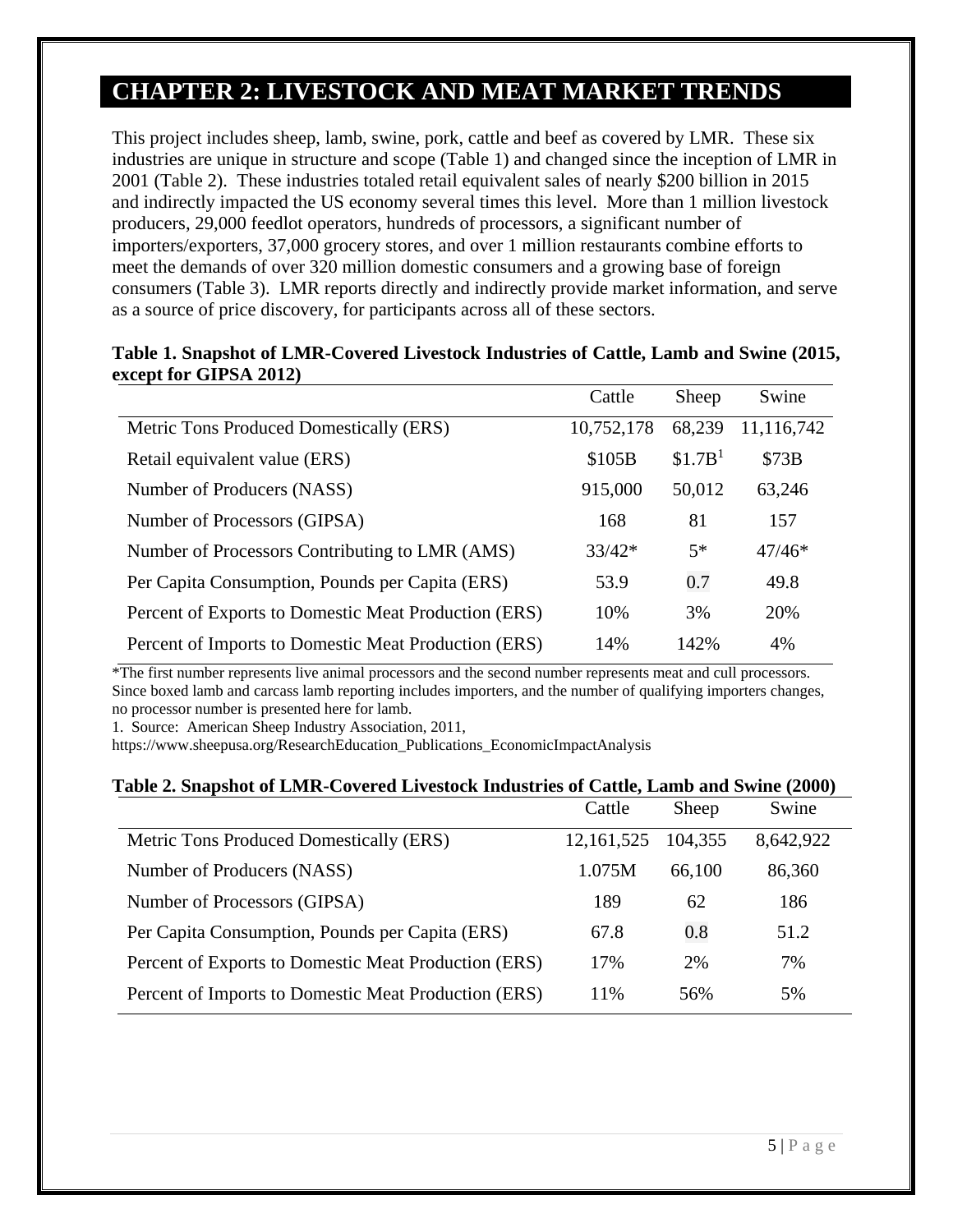| Table 3. Snapshot of Entities impacted by LMR (2015) |              |                        |               |
|------------------------------------------------------|--------------|------------------------|---------------|
|                                                      | Cattle       | Sheep                  | Swine         |
| Number of Beef/Cattle Producers (NASS)               | 915,000      | 50,000                 | 63,000        |
| Feedlots                                             | 29,200       |                        |               |
| Processors                                           | 168          | 81                     | 157           |
| Supermarket Stores (2013, FMI)                       | $\leftarrow$ | 37,000                 | $\rightarrow$ |
| <b>Restaurants (National Restaurant Association)</b> |              | $1M+$<br>$\rightarrow$ |               |

### **Table 3. Snapshot of Entities impacted by LMR (2015)**

Barkema, Drabenstott, and Welch (1993) were among the first to document the consumer revolution and the food system offering a more discriminating consumer greater choice in food purchases. Since the inception of LMR, the US food industry has undergone significant change to provide consumers with greater choices. The changes in consumer preferences have been well documented (for example, see Okrent and Kumcu 2016). Show in Figure 1 is the flow of payments, preferences, and product quality and quantity information for the food, fiber, and fuel value chain. These supply chain activities are important for efficient commerce that leads to consumers with a variety of product offerings at the lowest cost. Parcell and Tonsor (2012) provide a summary of the importance of information for efficient market transactions between parties in the agricultural value chain. They offered suggestions for keeping public information relevant in face of increased industry consolidation/coordination, product proliferation, and global trade. As consumer preferences change, the food system has responded with change. While LMR has evolved into an important tool to facilitate efficient transactions, simultaneously other segments of the livestock supply chain have changed in response to the new consumer. All of these changes have become endogenous to each other because of the increased level of coordination in the red meat value chain.

### **Figure 1. The Food, Fiber, and Fuel Value Chain and Flows Flow of Payments and Consumer Preference Information**





Source: Rhoades, Dauve, and Parcell (2015)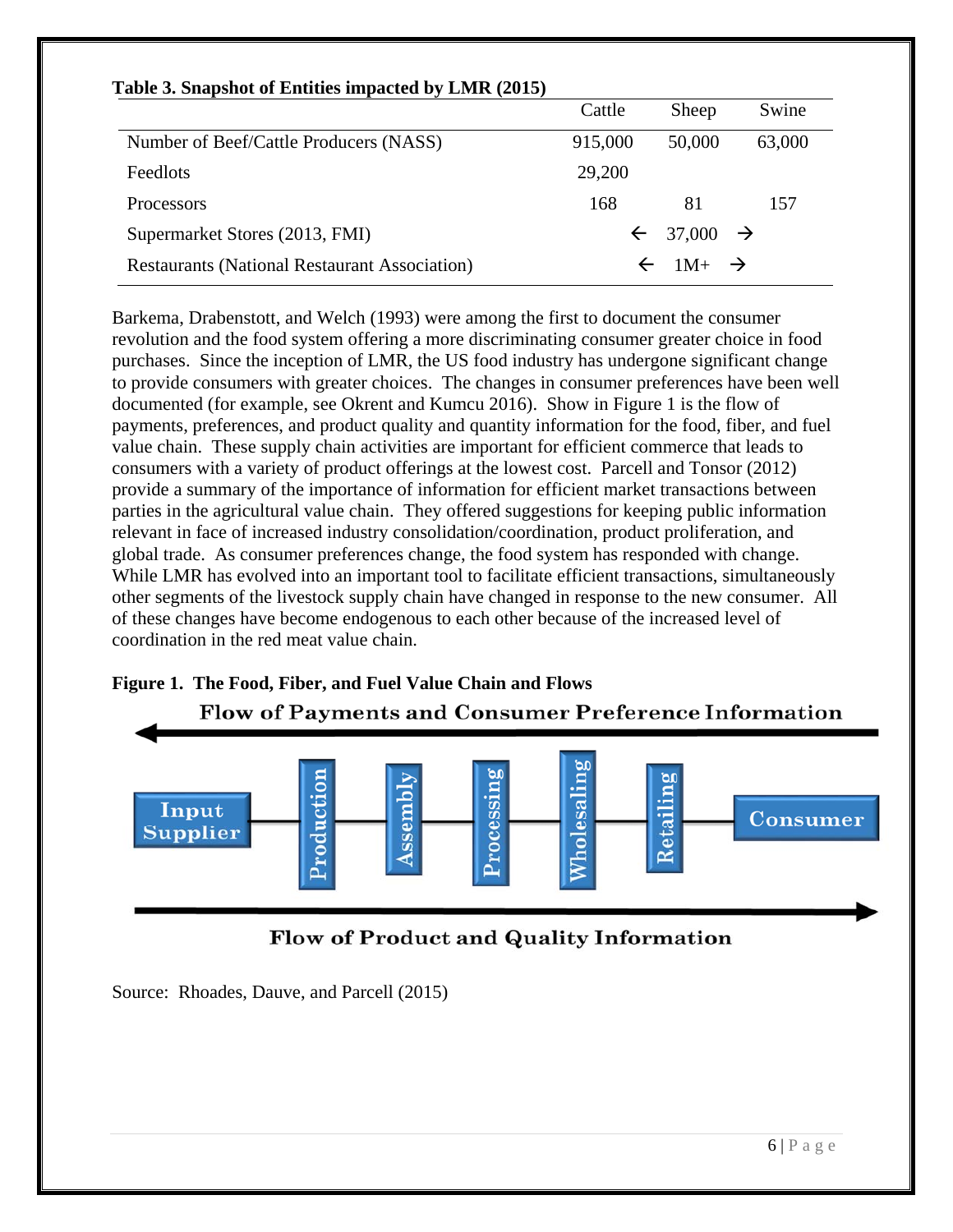The transformation of the meat supply chain over the past 15 years has significant implications for LMR:

- 1. The concept behind the LMR Act of 1999 originated from livestock producers seeking greater transparency in the marketing of live animals. The addition of meat to LMR was, at least compared to live animal reporting, an after-thought addition to the original Act. Over time, the growing importance of consumer preference, reorganization and diversification of the supply chain, and changes in the methods of commerce enhanced the importance of meat market reporting. The addition of mandatory wholesale pork price reporting of 2012 is an example of the growing importance of meat trade and of a major enhancement to LMR. Because of the growing coordination of the meat supply chain progressively more participants are dependent on LMR than just livestock producers.
- 2. As evidence of the expanded use of LMR information beyond a reflection or "mirror" of the market as intended by establishing the Act in 1999, there are multiple examples of unintended consequences that could arise when enhancements are proposed and resulting LMR information changes. For example LMR information is used by the CME Group for settling futures contracts; the sheep industry price protection insurance products rely on LMR data for indemnity payment calculation; the USDA Risk Management Agency established livestock indemnity program payments based on LMR data; and long-term USDA baseline forecasts which directly influence farm program policy utilize LMR data.

### **2.1 Structural Change in Livestock Production**

Structural change at the farm level has been well documented (e.g., Jones, 2004; Key and McBride, 2007; McGrann, 2007; O'Donoghue et al., 2011; Parcell, Schroeder and Tonsor, 2009; Parcell and Schroeder 2014; Taylor, 2007) and the data (e.g., Ball et al., 2016; Hoppe and Newton, 2016; Key, 2016) corroborate these findings. The trend in structural change is not expected to slow. And, these trends have given rise to competing supply chains in the livestock and meat industry that are similar to supply chain differences in other highly concentrated industries (see Woolverton and Parcell, 2008).

Competing supply chain models have been the cause for the diverse livestock production systems typical in 2016 that result in divergent use and user preferences for LMR information. The primary supply chain model is commodity focused realizing economies of size where bigger, and fewer, operations continue to get larger. In this system processors add value to base meat commodity products. The supply chain model with the greatest growing consumer interest is referred to as a value chain system where producers produce a specific trait, or set of traits, targeting a specific consumer group. In this system the identity of the highly valued trait is preserved from producer to consumer. Characteristics of these systems are:

 *Economies of size supply chain characteristics at the production level*:

- 1) Continued growth, focused on revenues.
- 2) Traditional (local) financing no longer sufficient to serve financial needs.
- 3) Increased need to manage the "profit margin" and "revenue risk" through contracting inputs and outputs.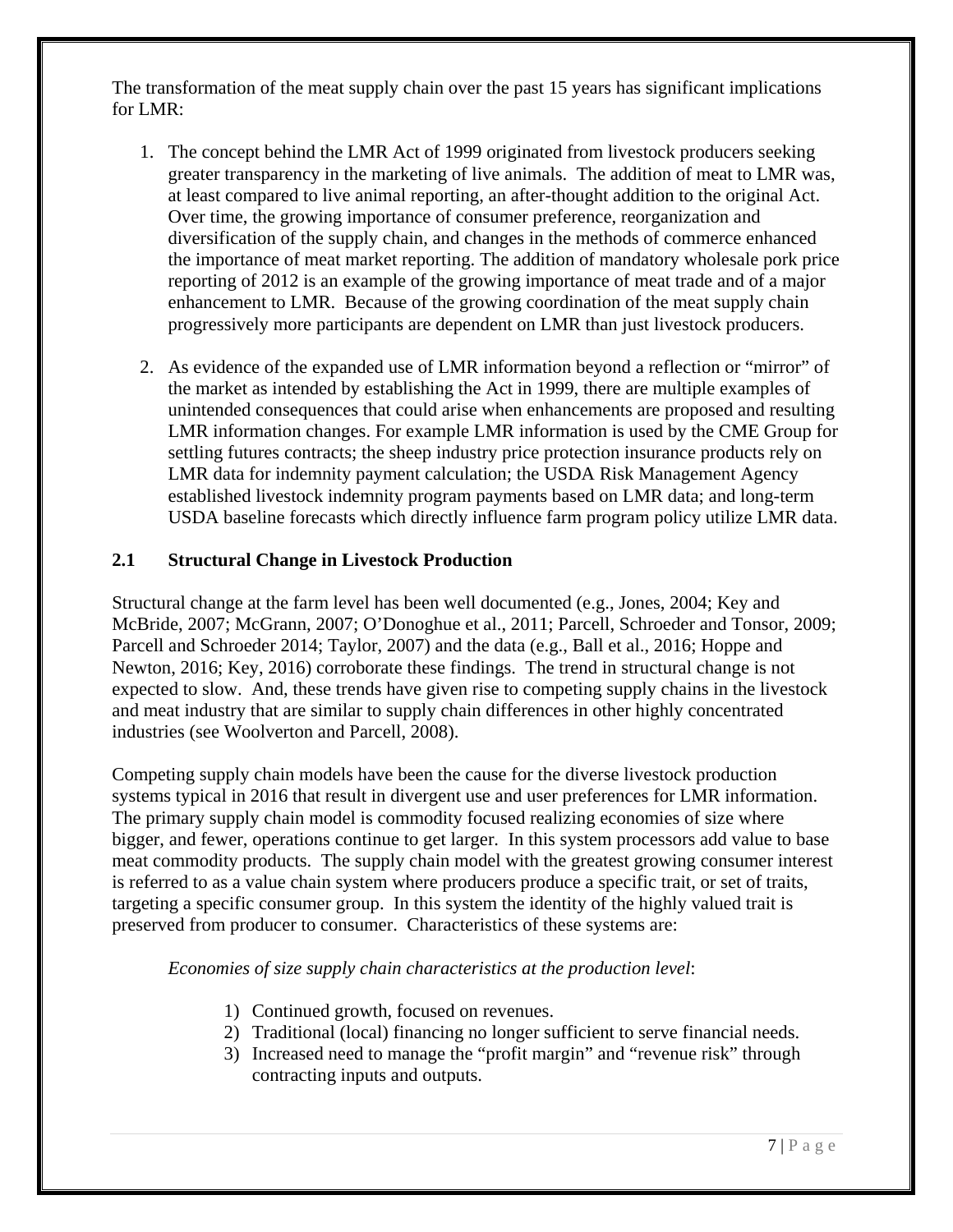- 4) Increased capacity to access and analyze information and translate information for decision making.
- 5) Emphasize genetics to deliver a more quality consistent commodity (see for example Martinez and Zering, 2004).
- 6) Increased coordination between supply chain segments to respond to consumer preferences and to coordinates supplies.
- 7) Increased incentive to vertically integrate to better leverage information, management, and volume.

 *Value added supply chain characteristics at the production level*:

- 1) Smaller size focused on trading technology for labor.
- 2) Greater profit margin potential, higher costs, and more production and financial risk.
- 3) Coordinated value chain to preserve quality characteristic identity.
- 4) Served by specialized processors able to maintain quality identity.
- 5) Increased coordination between supply chain segments to secure flow of payments from retailers and quality from producers.
- 6) Specific genetics to deliver necessary characteristics or enable a specific production system.

Both production systems, for different reasons, have evolved in their need for public information such as LMR. Producers are seeking better access to information that resides closer to the consumer and end-product they are ultimately selling.

Structural change at the production level is important to LMR and USDA-AMS for several reasons:

- 1. There will continue to be lower negotiated trading volume at the live animal level (see for example Grimes and Plain 2009). Large scale producers will continue to consolidate and rely heavily on alternative marketing arrangements. Niche value-added producers face substantial financial risk if not involved with an alternative marketing arrangement guaranteeing a price level and/or market outlet. There will be increased use of meat prices to establish the base price of live animals. This will magnify the scrutiny of calculations like composite and cutout values, as many producers will lack the knowledge of processing and fabrication costs, yields, and processes.
- 2. Producers focused on an economies of size supply chain system will increasingly look to vertical integration to maintain competitiveness. A positive externality of vertical integration will be increased producer access to meat values, yields, and processing and fabrication costs. Producers aligned in vertical business partnerships will be better equipped to use a meat value to establish value for their own live animals.
- 3. Quality attributes will continue to change to reflect adjusting consumer preferences (see for example Marsh and McDonnell, 2006). At the farm-level these changes will occur relatively slower because of biology and fixed investments in animals and production facilities. Economic theory reveals if the economic incentives are large enough, a niche attribute will transition to a commodity attribute over time. Because historical information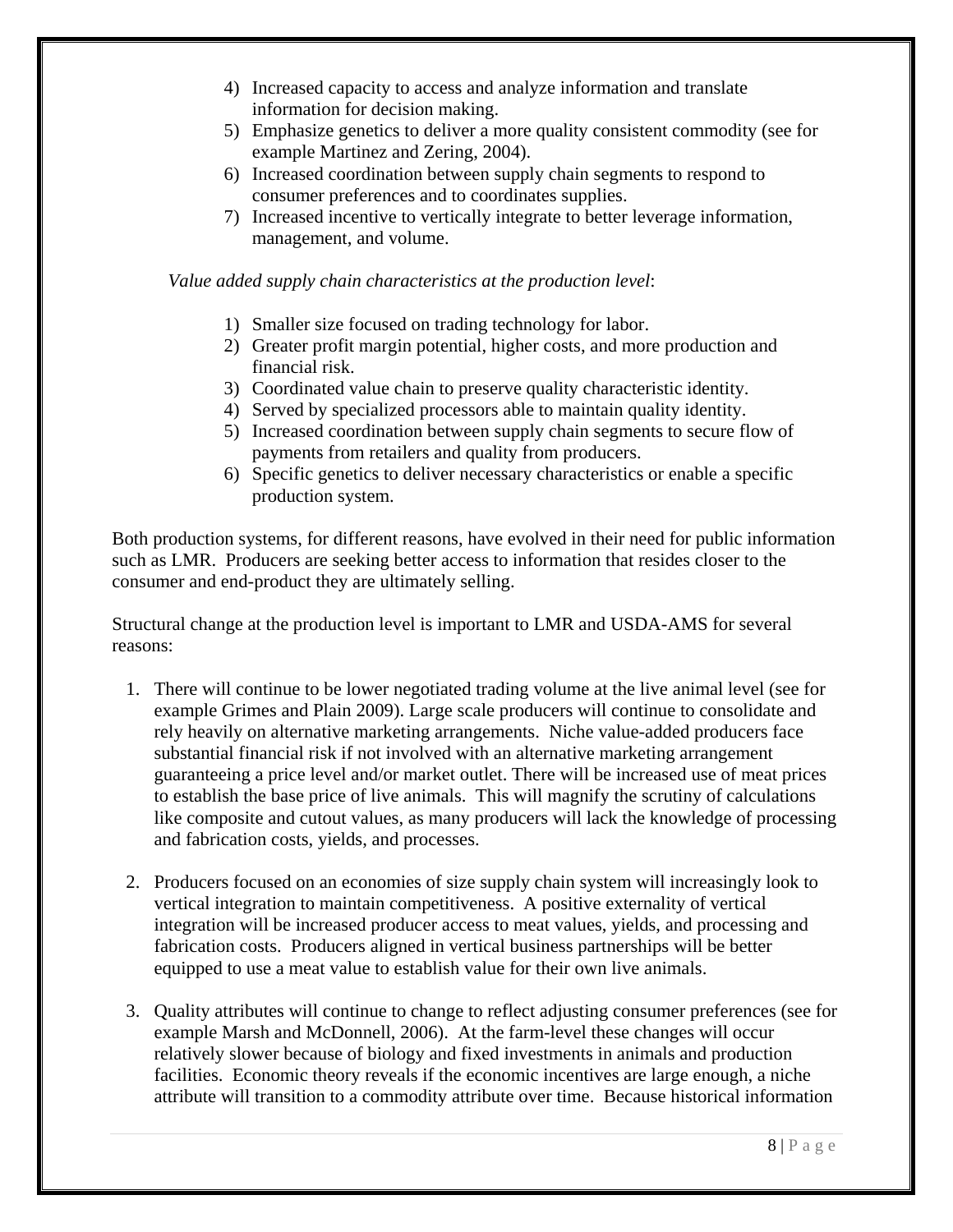facilitates forecasting, data users will increasingly need to be cognizant that the commodity of the future may not be the same as the commodity of the past. Identifying correlations between old and new information will be important for users of LMR information.

4. To enhance strategic planning, producers will increasingly look to LMR information to shed light on forward trends in volume and prices. Producers who regularly market livestock will increasingly look to LMR information as they develop near-term price expectations. Forecasting is important aspect of operational and strategic planning (Armstrong, 1985; Armstrong and Brodie, 1999; and Armstrong, Brodie, and McIntyre, 1987).

### **2.2 Structural Change in Livestock Packers and Meat Processors**

Similar to studies of structural change at the farm-level, considerable research has been conducted on structural change between the farm level and consumers (e.g., MacDonald et al, 2000; Ollinger et al, 2006; Nguyen and Ollinger, 2009). Such structural change has been heavily studied for implications on pricing behavior by processors (e.g., Azzam and Salvador, 2004; Perloff and Rauser, 1983; Lawrence, Muth, Taylor and Koontz, 2007; Njoroge, 2003).<sup>1</sup> The use of alternative marketing arrangements to negotiated trade in the food industry was first noted by Hayenga et al. 1979. Structural change has brought about change in how the industry conducts commerce.

Immense structural change has occurred in the cattle, sheep, and swine processing sectors since the LMR Act of 1999 became law. To highlight this change, three timelines were created to show the mergers and acquisitions in the livestock packing and meat processing industry by species (Figures 2-4). Structural change has had the following impacts

#### *Structural change and changes in commerce*

 $\overline{a}$ 

- 1) Entities closer to the consumer are more dependent on fewer processors.
- 2) Publically traded versus privately owned allows different access to capital.
- 3) Constant expectation of growth.
- 4) Sustained growth requires either new markets or the acquisition of competitors.
- 5) Maintaining demand growth requires dedicated supply.
- 6) Increased need to manage the "profit margin" and "revenue risk" through contracting inputs and outputs.
- 7) Need for product innovation to sustain, or gain, market share.
- 8) Increased dependence on other partners in the supply chain increases information sharing.
- 9) Fewer individuals needed to conduct purchases and sales between entities.

Because of the changes that occur with commerce, the past, present, and future mergers and acquisitions are important for LMR and USDA-AMS for several reasons:

<sup>&</sup>lt;sup>1</sup> Research by Albaek, Mollgaard, and Overgaard (1997) and then Stuhmeier (2015) offer empirical evidence and theoretical motivation for how collusive behavior can develop and for why mandatory price reporting can lead to higher expected market prices.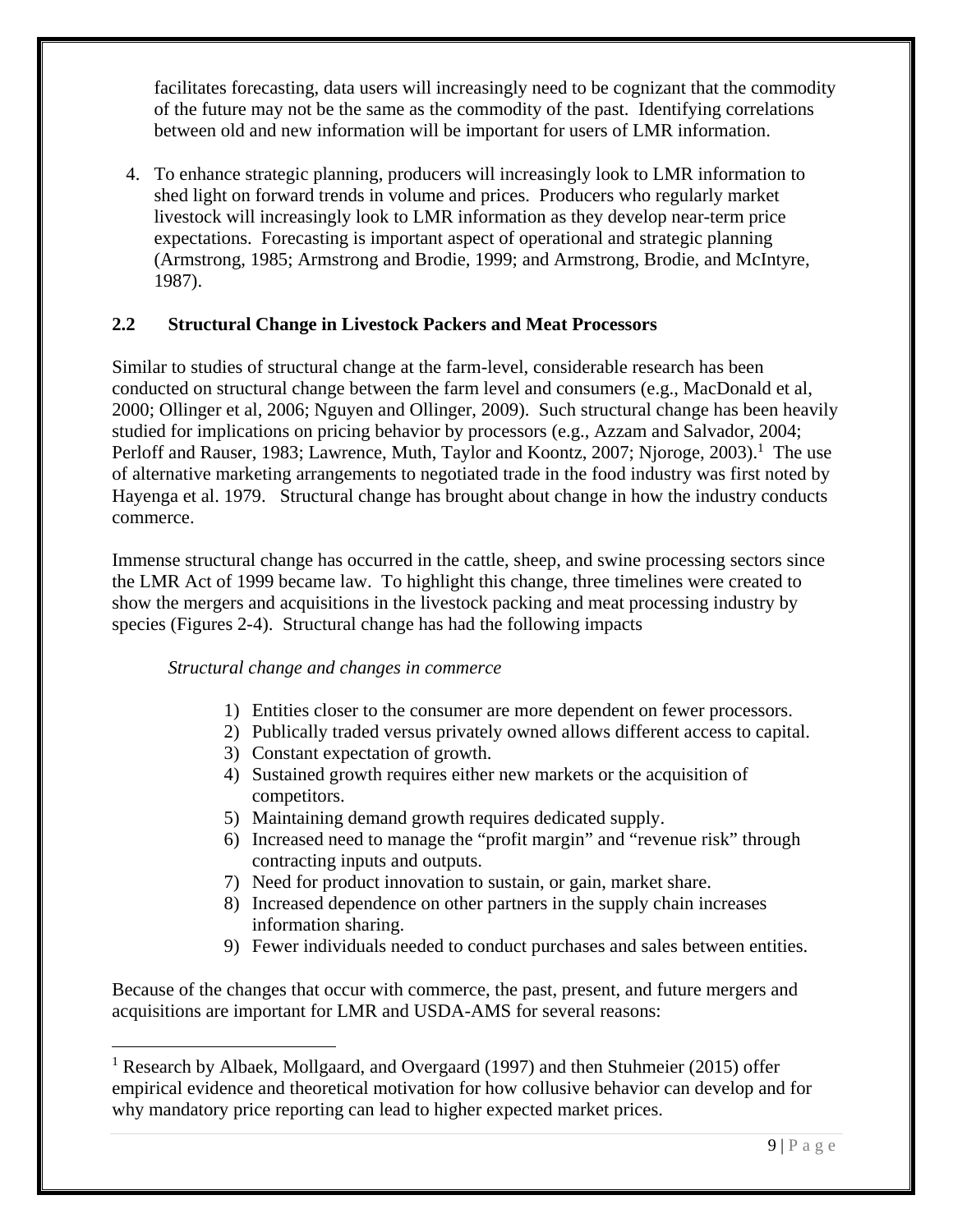- 1. The composition of companies that are reporting regular market information and data to USDA-AMS under LMR guidelines has changed significantly over time. This brings changes in volumes of products represented by individual companies and proliferation in the forms and types of products being produced and marketed by individual companies. For example, when a pork processor merges with a large hog producer, the result is a major shift from producer-marketed hogs to packer-owned hogs. Or when a packer acquires a branded food processor, the packer suddenly has a new set of branded product lines under its domain that may divert meat products from commodity markets to intrafirm transfers to more branded product lines. These types of events, occurring at a rapid pace in the livestock and meat industry, are having substantive impacts on the quantity, type, and form of information available for USDA-AMS reporting. Adapting LMR accordingly has been, and will continue to be, a major challenge.
- 2. Increased consolidation directly affects confidentiality concerns in market price reporting. For example, when two LMR reporting packers merge, there is an immediate increase in the probability that existing USDA-AMS price reporting categories for meat or livestock may not be reportable because of the existing confidentiality guideline. Beef, pork, and lamb industries are all experiencing consolidation directly affecting current price reporting confidentiality restrictions. The same confidentiality guideline is applied across all three species (swine, cattle, and sheep) and associated meat sectors. With markedly different industry structure and industry evolution, this is an issue many voiced as worthy of further consideration by LMR and USDA in the future.
- 3. Larger firms have increased incentives to better vertically coordinate their supply chain. As such alternative marketing arrangements for both inputs and outputs, inter- and intrafirm transfers, and partnering has become more commonplace. Such activities directly impact the form of information that becomes available to USDA-AMS for price reporting. Negotiated markets become more thinly traded and reported and the types and nature of alternative marketing arrangements become increasingly important to design more effective price reporting protocols.
- 4. As negotiated live animal trade thins, price discovery for live animals is more heavily tied to meat trade. While the impetus for the 1999 LMR Act was live animal trade, future enhancements to LMR will have more emphasis on meat trade.
- 5. As value added production systems develop medium-size meat processors are becoming more involved with identity preservation of the value added commodity attributes. Understanding the marketing mix of medium-size meat processors is important to know whether they are able to add volume to meat LMR or if their products are subject to confidentiality exclusion.

All such structural changes lead to changes in how livestock and meat marketing occurs impacting the structure and effectiveness of LMR.

The LMR Act of 1999 was intended to be flexible to meet evolving industry needs. The AMS has been responsive to needed changes. For example significant changes in LMR during the first couple of years when the Act took effect included adjusting confidentiality rules in August 2001,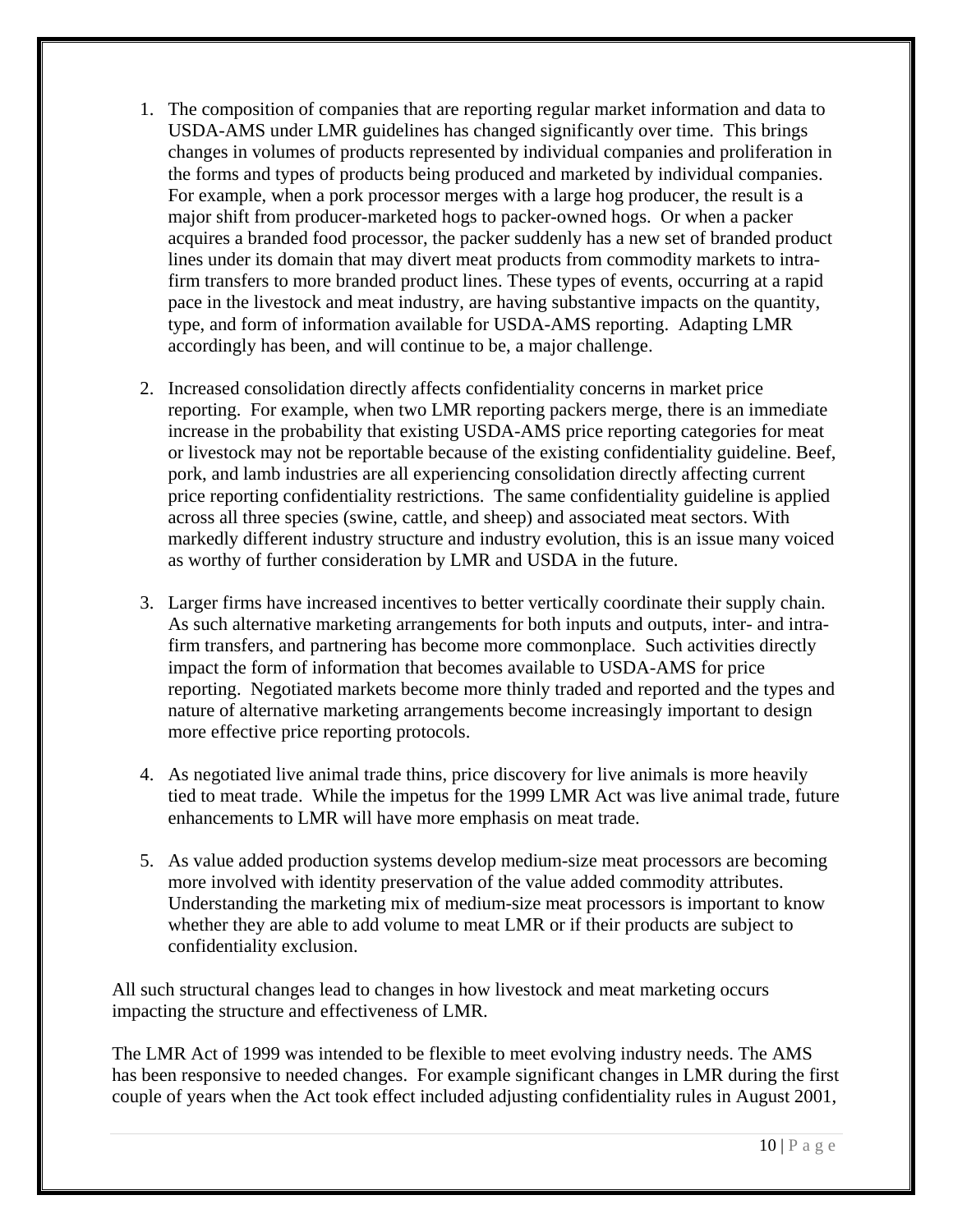just five months after inception, from the original "3/60" confidentiality guideline to the " $3/70/20$ " rule.<sup>2</sup> Furthermore, adjustments to price reports are frequently made by AMS to make reports more reflective of current industry practices. With the changes occurring in the livestock and meat industries, LMR and USDA-AMS will need to continue to be vigilant in making adjustments to reporting procedures to optimize relevance and value for market participants.

<u>.</u>

 $2$  The  $3/70/20$  confidentiality rule followed by USDA for mandatory price reporting states: "The guideline consists of three requirements: (1) At least three reporting entities need to provide data at least 50 percent of the time over the most recent 60-day time period, (2) no single reporting entity may provide more than 70 percent of the data for a report over the most recent 60-day time period, and (3) no single reporting entity may be the sole reporting entity for an individual report more than 20 percent of the time over the most recent 60-day time period." Federal Register, May 16, 2008 (p. 28,618)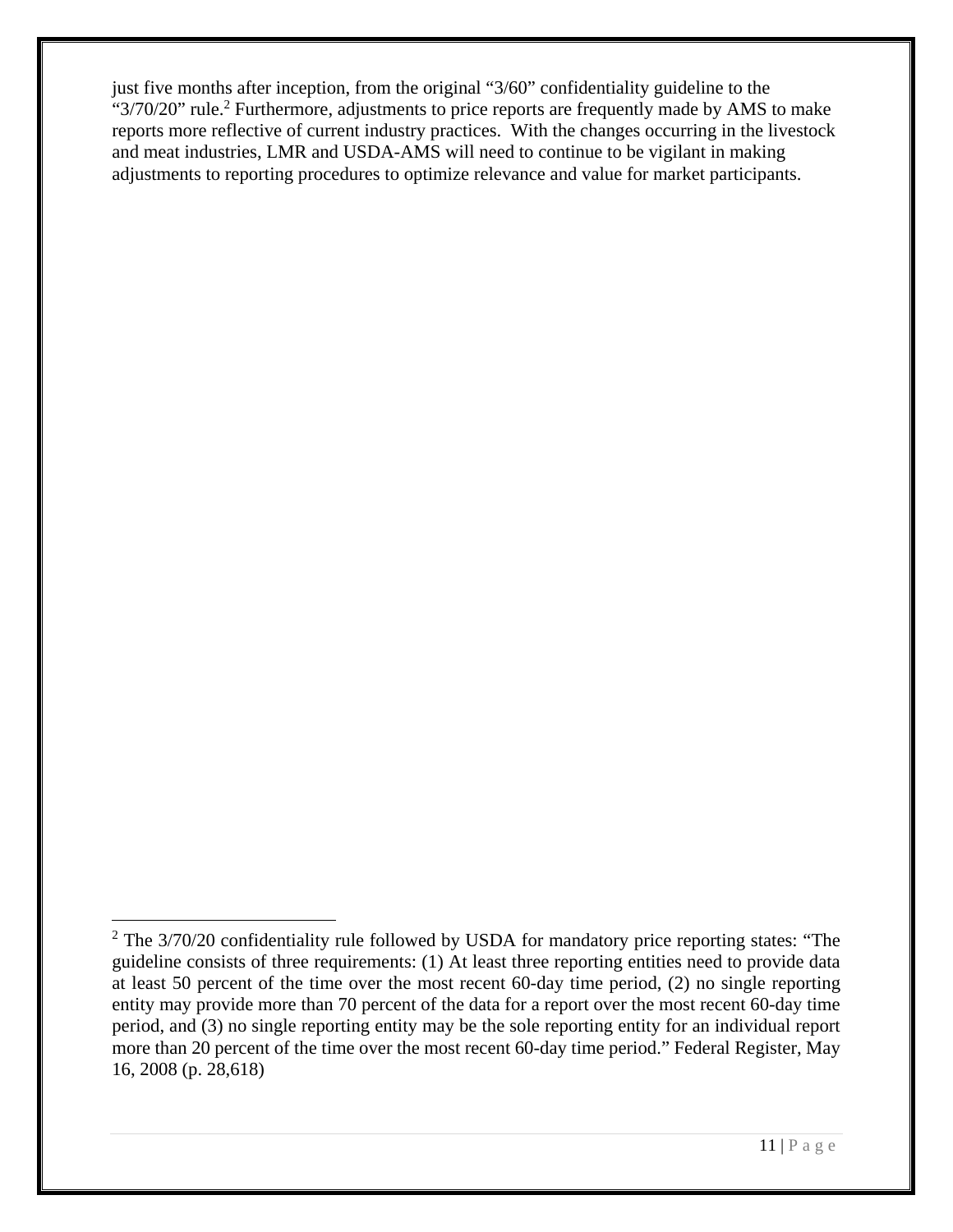#### **Figure 2. Beef Industry Mergers & Acquisitions**

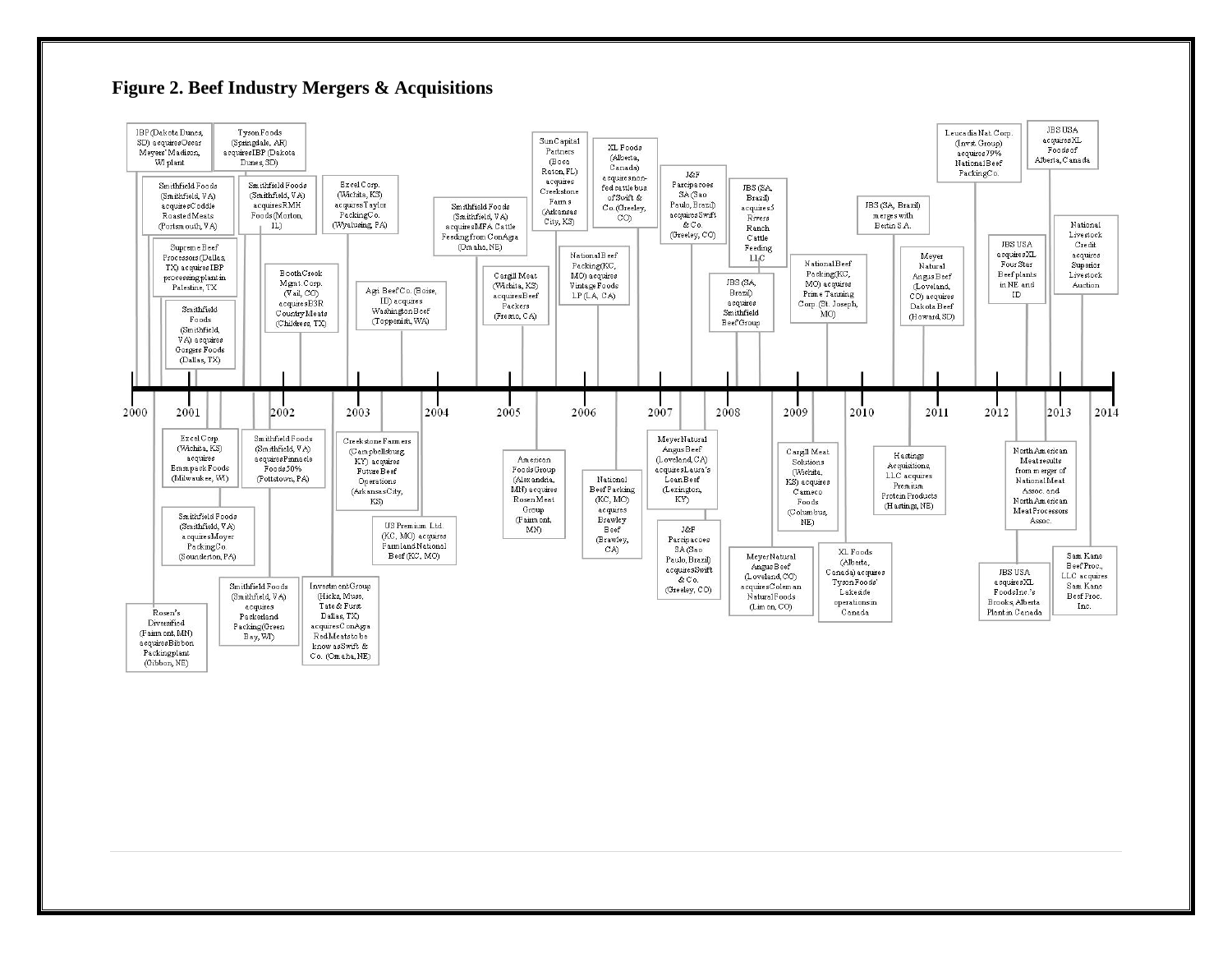

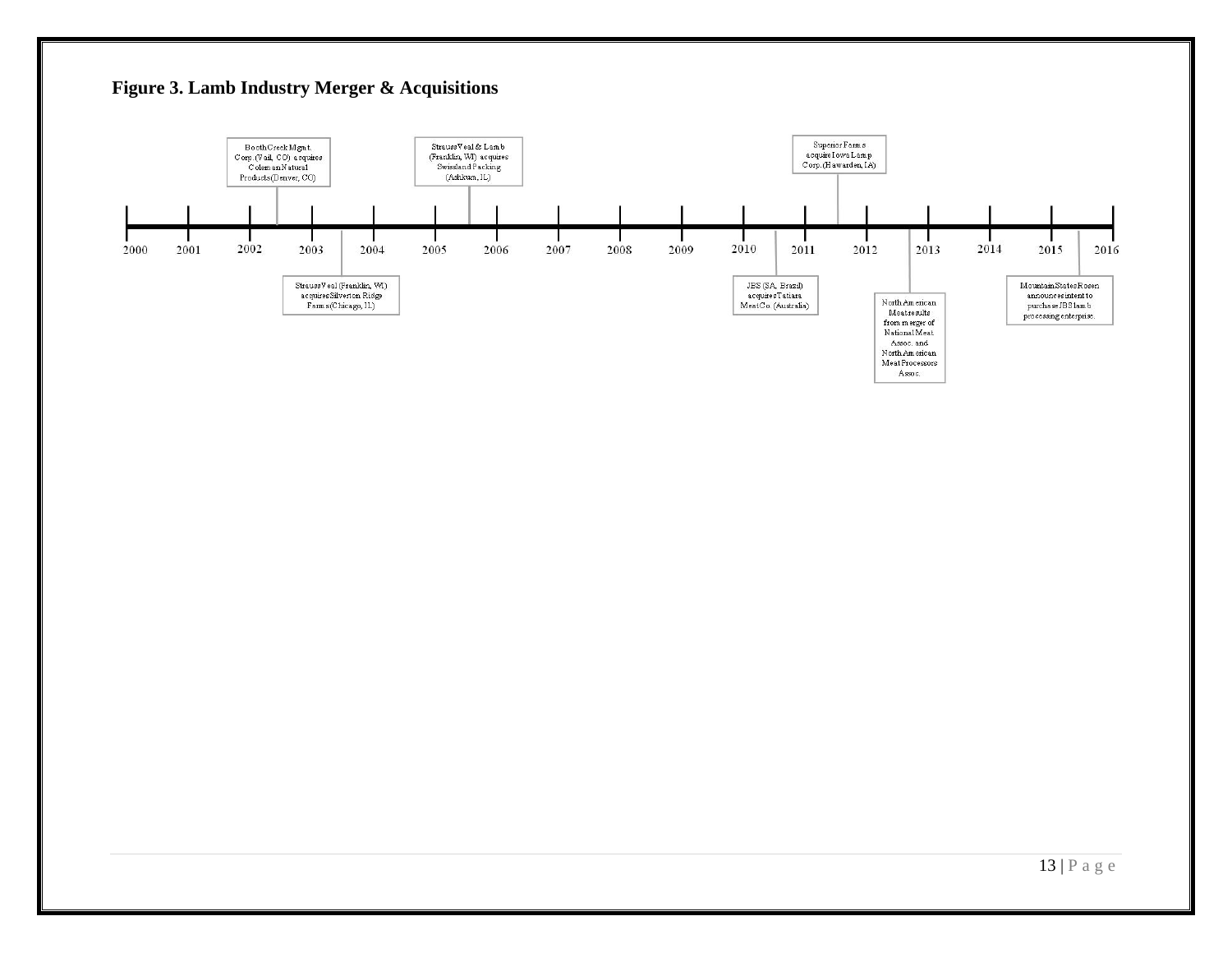#### **Figure 4. Swine Industry Mergers & Acquisitions**

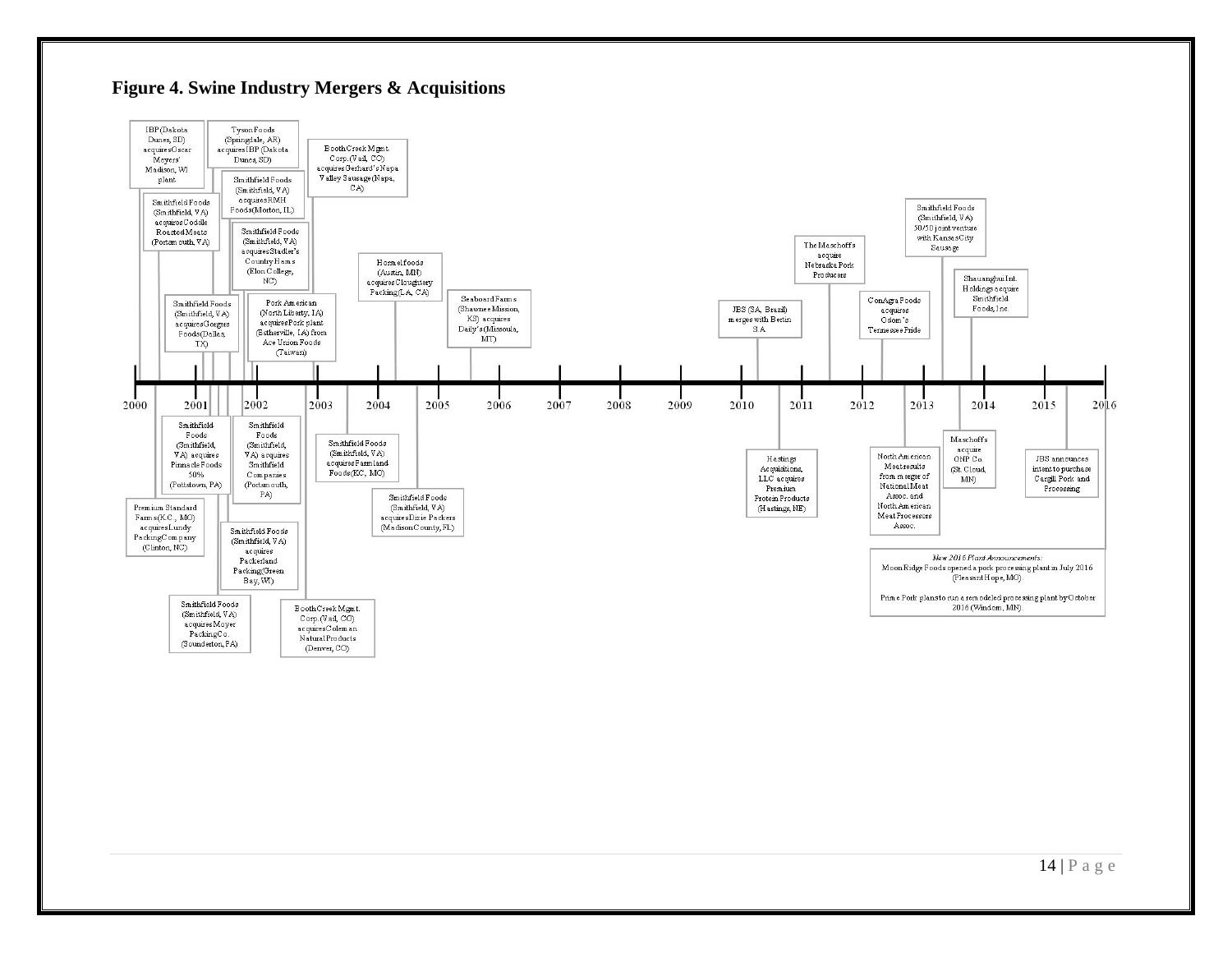### **2.3 Changes in Livestock and Meat Marketing**

A number of authors have documented the impacts on livestock markets associated with LMR (e.g., Anderson et. al, 1998; Azzam, 2003; Bastian, Koontz, and Menkhaus; 2001; Koontz, 1999; Njoroge et al., 2007; Pendell and Schroeder, 2006; Perry et al., 2005; Schroeder, Grunewald, and Ward, 2002; and Wachenheim and DeVuyst, 2001). Koontz and Ward (2011) review and synthesize all of the research up until 2011 that involve mandatory price reporting.

Livestock and meat products have experienced major shifts over time in how commerce occurs. Figures 5, 6, and 7 summarize changes in relative volumes of fed cattle, market hog and lamb sales methods over time. These trends are also summarized by the recent work of Adjemian et al. (2016a, b), while Purcell (1992) was the first to point out pricing and coordination issues as livestock market coordinate. Apparent in these charts is that what USDA-AMS categorizes as negotiated trade, has declined precipitously over the past 10-15 years. For example, negotiated fed cattle sales represented between 50-60% of volume in 2004 and dropped to 20-30% over the last couple of years. In contrast, formula trade went from about 30% to 60% of volume during this same time period. Market hogs went from 15% negotiated to less than 5% as packer-owned hogs nearly doubled from about 15% to 30%. Compounding the issue for both beef and lamb is that the volume of transactions has declined over time as beef production has declined and as imports of lamb have increasingly replaced domestic lamb production.

Boxed beef is also realizing significant changes in pricing methods (Figure 8). Negotiated 0-21 day sales have gone from about 50% of trade in 2002-03 to about 20% in 2016. Formula trade has increased from about 30% to 50% or more over the same time period. Longer term trends in relative pricing methods for wholesale pork are not readily available since LMR on wholesale pork is only available since July 2013 and boxed lamb pricing methods have not been regularly reported.

Note, in each of Figures 5 through 8 the outlier volume level in October 13 signifies the loss of transactions due to the government shutdown.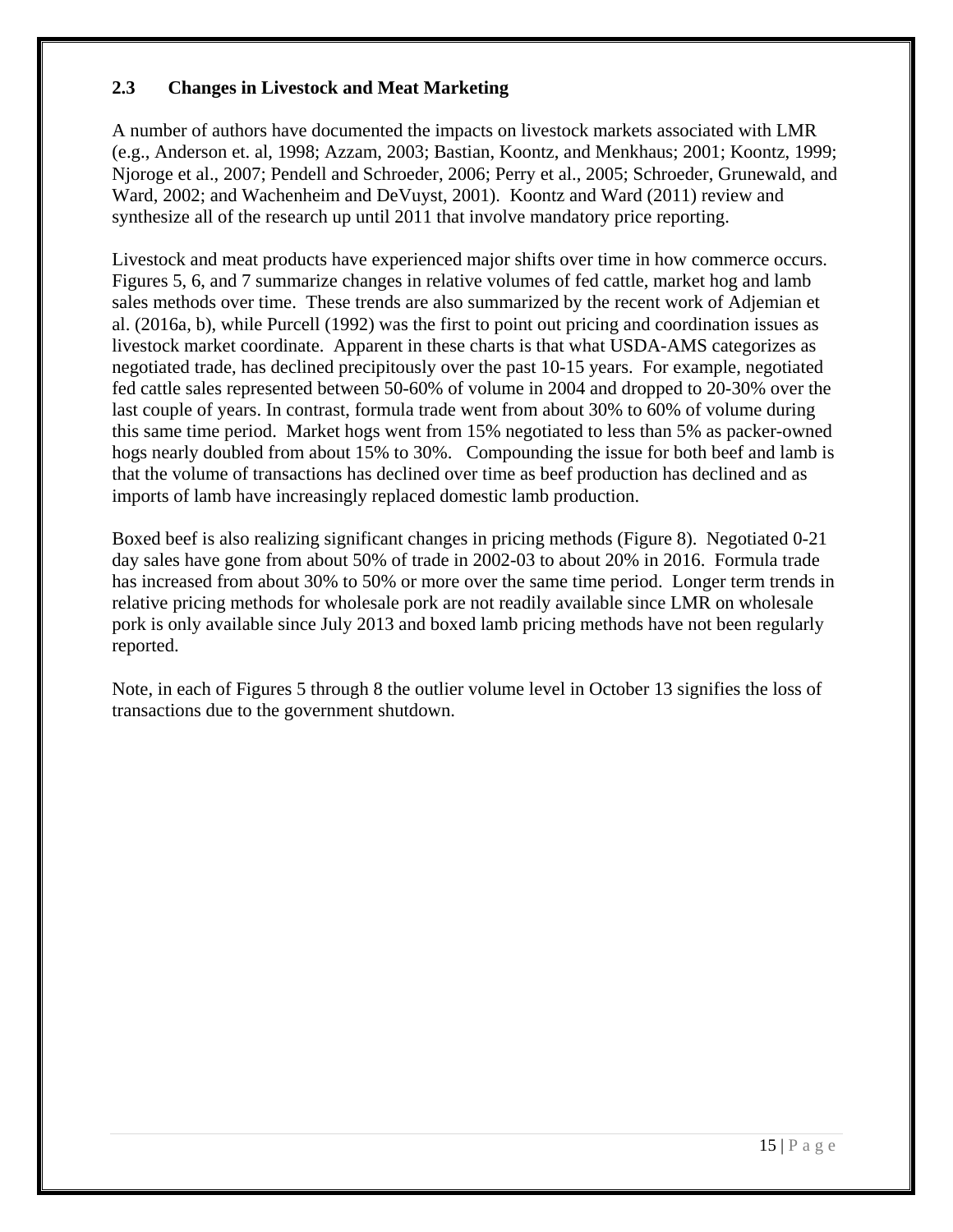

**Figure 5. Total Cattle Sold by Transaction, Monthly April 2004 through July 2016.** 

**Data Source: USDA-AMS** 





**Data Source: USDA-AMS**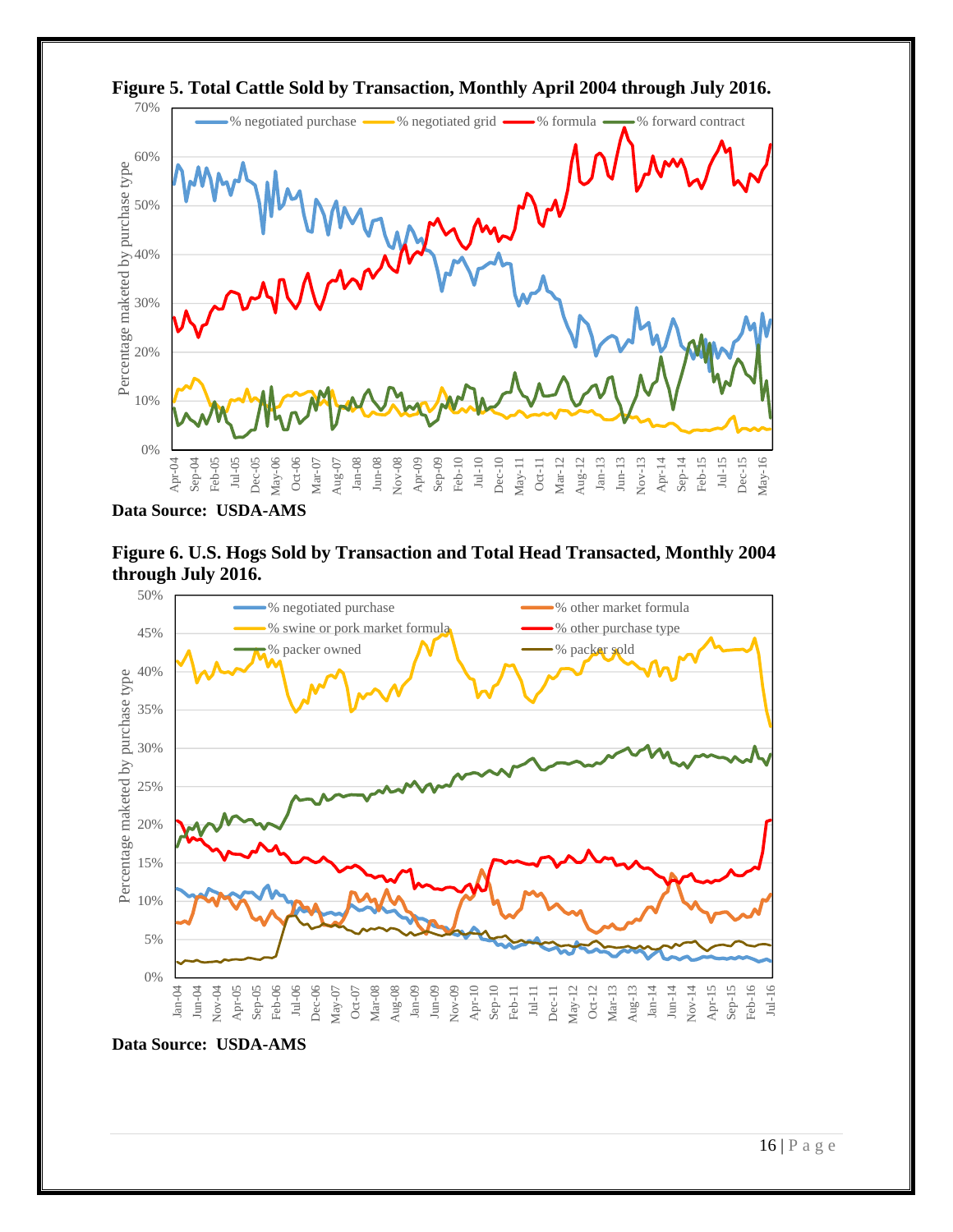

**Figure 7. U.S. Lambs Sold by Transaction, Monthly 2004 through July 2016.** 

**Data Source: USDA-AMS** 





**Data Source: USDA-AMS**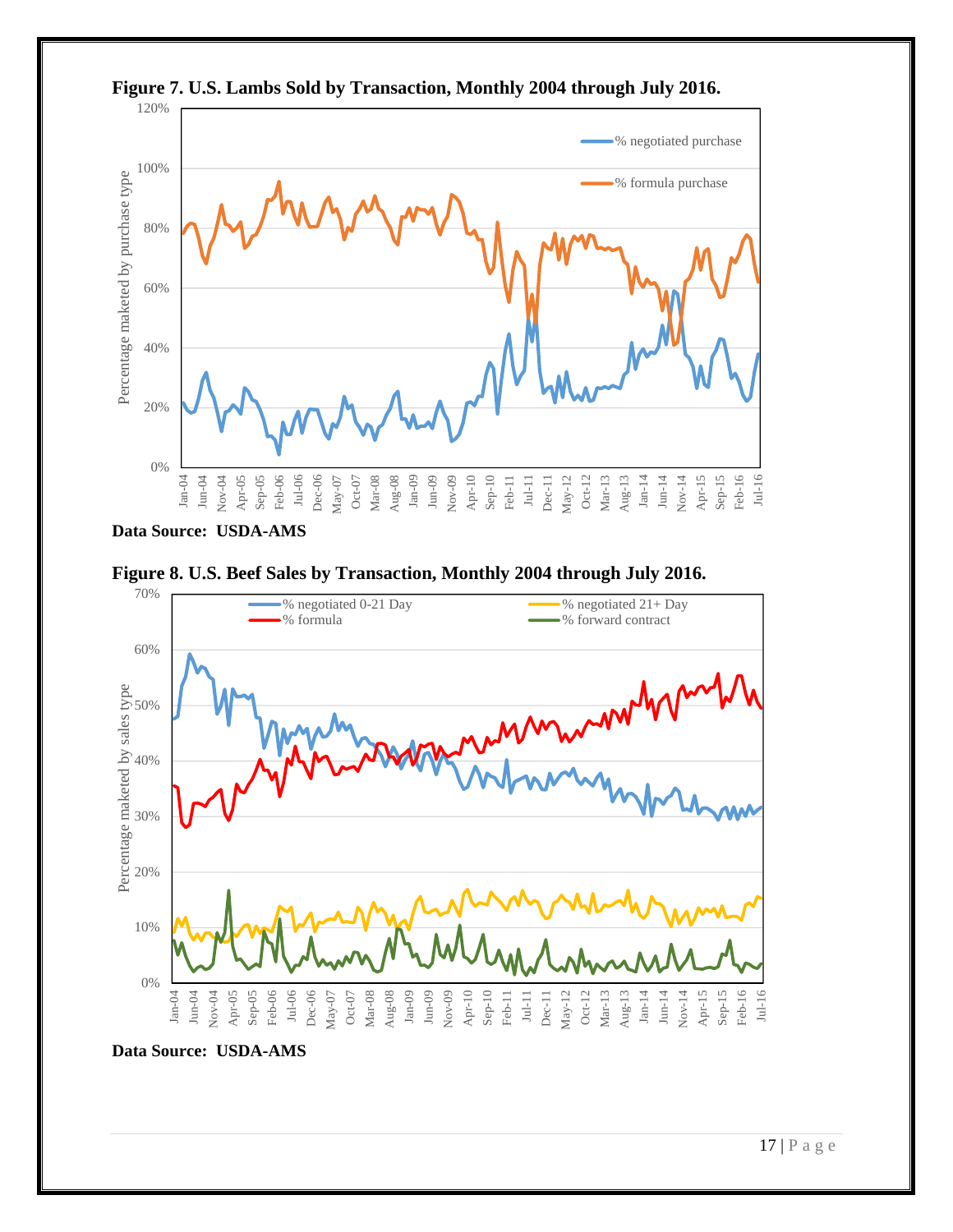In our discussion with industry participants, consensus suggested trends toward less negotiated individual transactions and more forward contracts, marketing agreements, formula pricing, and packer-intra-firm transfers will continue for the foreseeable future. This is occurring because of several longer term business management strategies and, as such, recent trends will continue.

The trends in changing livestock and meat procurement methods have several implications for LMR:

- 1. Negotiated trade is thinning with fewer transactions across every sector being represented in this category (e.g., Nelson and Turner, 1995). Formula pricing is becoming more common. Much of formula pricing uses negotiated reported prices as the base in the formula. Thus, negotiated trade is being leveraged more heavily even as it declines in volume. This has shifted the role of LMR for negotiated prices more to price discovery in addition to price reporting. Any changes in LMR rules or USDA-AMS reporting protocols for negotiated prices directly impact many formula trades. This certainly increases the sensitivity to, and magnitude of, impact of adjustments to negotiated trade reporting protocols by AMS. Industry must carefully weigh the cost versus the benefit of a change before recommending adjustments to AMS or the LMR Act.
- 2. Because of the importance of negotiated price reports for a variety of industry concerns, there is considerable interest in maintaining reliable negotiated price reports. However, with thinning markets several challenges arise in accomplishing this goal:
	- a. The livestock industries represented here realize that thin markets will be subject to elevated confidentiality concerns making reporting more sporadic especially for disaggregated products reported more frequently (e.g. daily) or regionally (rather than nationally). Consideration and assessment for more product aggregation across time (e.g., daily to weekly reports), as multi-day rolling averages, across product form (e.g., composites as opposed to individual products), or across locations is needed. But this all has tradeoffs that must be assessed – the next three points illustrate such tradeoffs.
	- b. Aggregate or composite price reporting is one way to deal with thinning markets, but aggregation brings with it several issues. Based on our conversations with industry stakeholders, an increasing number of both livestock and meat alternative marketing arrangements are using USDA-AMS composite prices yet doing so with partially accurate understanding.
	- c. One way USDA-AMS might deal with thinning negotiated markets is to increase the length of time included in a specific report. Based on our conversations with industry stakeholders an increasing number of both livestock and meat alternative marketing arrangements are using USDA-AMS published weekly/rolling averages or are computing rolling averages for their own use in commerce and decision making. This can work during periods of stable markets, but when markets are moving up or down rapidly, increasing the length of time included in a report greatly reduces the value of the report. Industry stakeholders have differing perspectives on what time period constitutes establishing a market price. This is to be expected, as at the live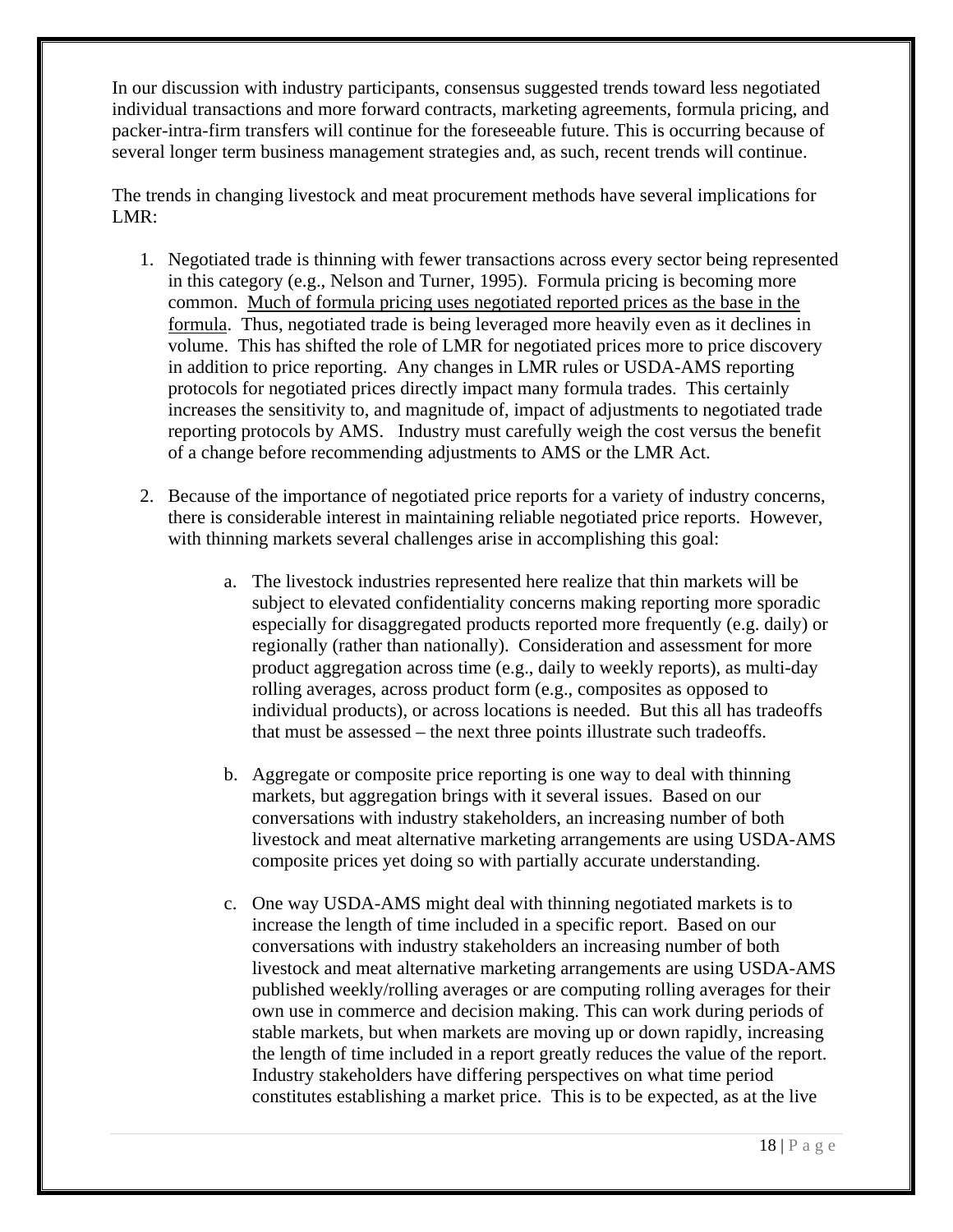animal level the marketing patterns of hog producers and cattle and lamb producers differ due to the flow of production. This is a tradeoff that needs to be assessed industry-by-industry for implications.

- d. Because of the changes in which marketing and procurement is occurring through alternative marketing arrangements there is greater emphasis on looking forward. For example, the regulation was amended in 2008 to accommodate a change in negotiated cattle trade and include 15- to 30-day delivery transactions. Live cattle forms and reports now include both one- to 14-day and 15- to 30-day delivery windows. There will be increased demand for USDA-AMS to report forward looking information. However, this requires packers to increasingly report intentions rather than just what they have paid for livestock. This is addressed further in the next comment.
- e. The issue of reporting packer intentions in MPR has raised concerns about the original intent of MPR. Intentions and plans for scheduled slaughter delivery by packers goes beyond being a mirror of what prices have been paid for livestock and associated volume in these transactions. This overall issue is one that deserves on-going assessment since this information on intentions of packers has largely been collected through discretionary interpretation of LMR and may not be in the Act itself.
- 3. Thin negotiated markets are bringing new forms of pricing into the array of price discovery institutions and platforms. The Fed Cattle Exchange, an electronic, web-based fed cattle market is one such example. There was considerable debate as this exchange was developed whether the prices from this market would, or even could legally, be included in LMR. This electronic market was launched by Superior Livestock Auctions as one way to increase the number of cash fed cattle transactions in the thinning negotiated fed cattle market. This market recently closed because of technical problems with software, but is reschedule to start trading again. The transactions that occurred in this market, as far as we understand, were not included in USDA LMR reports. This specific example simply illustrates the types of transactions that are likely to evolve. In this era of electronic commerce, more electronic livestock and meat markets are likely to evolve. AMS will continue to face these types of requests going forward.
- 4. Several participants mentioned a desire to potentially include negotiated transactions from intra-company transfers in AMS reports. There was support for including these transactions when it is determined that the transaction occurred through negotiation (for background see Parcell, Brees and Giddens, 2003). Some participants went further and suggested that one party to the transaction be an independent producer, i.e., exclude packer intra-company transactions. Precedent exists for including intra-company trade when independent producers are involved. Farmland Industries, a cooperative, supplied hog data to LMR and included transactions where the independent producer was a cooperative patron. Similarly, US Premium Beef (USPB) farmer-owners contributed cattle to the former USPB majority-owned National Beef processing plants. USPB was organized initially as a cooperative and later as an LLC. With a number of farmer-owned swine processing plants planned to open, a large farmer-owned sheep processing plant operating as a major player in sheep processing, and interest in farmer-owned beef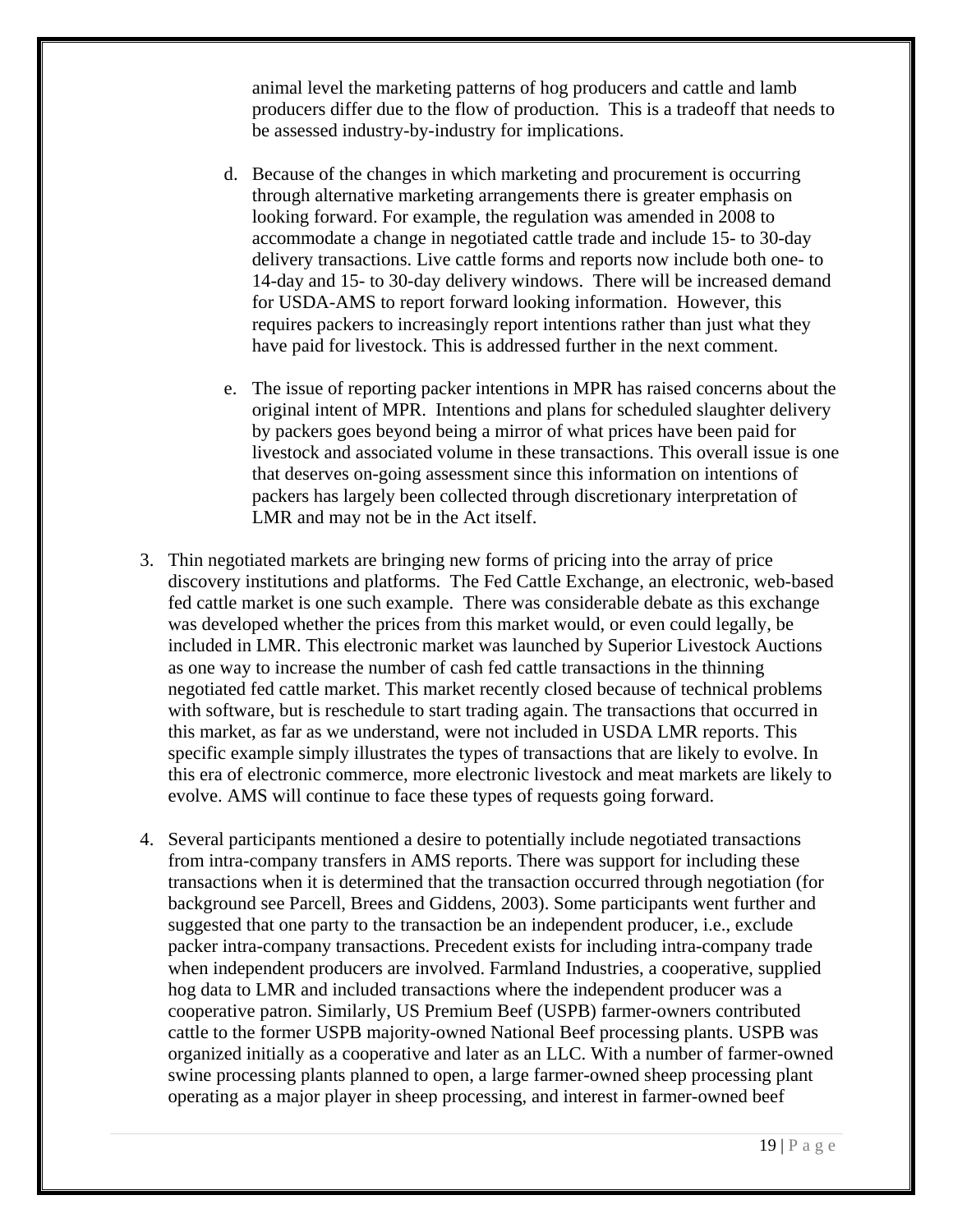processing, the potential exists to capture sufficient volume that would garner including these transactions. One concern is that intra-company transactions may not be marketdetermined. We highlight the issue here as one that AMS will be faced with again in the future.

### **2.4 Product Proliferation and Price Reporting Standardization**

There is considerable product proliferation occurring in meat markets. Increased case-ready product, specialty trimmed cuts, branded products and other forms of differentiation (naturally raised, etc.) are adding to a large array of meat products being marketed by reporting packers. Boxed lamb, pork, and boxed beef market participants consistently referenced product differentiation and proliferation reducing negotiated trade volume on commodity products as a significant current and future concern. Several researchers have documented the proliferation in retail-level branding efforts (e.g. Parcell and Schroeder, 2007; Schulz, Schroeder, and White, 2012; and Ward, Lusk, and Dutton, 2007). For example in the LMR data, Figure 9 summarizes the % of boxed beef indicated as being branded product relative to the total volume of boxed beef trade. Two common concerns surfaced regarding product differentiation. First, participants shared concern that product differentiation has increased use of alternative marketing arrangements in meat trade. Although using alternative marketing arrangements more frequently has reduced the volume of negotiated transactions, alternative marketing arrangement use is the reality of a more coordinated value chain driven by diverse consumer preferences. We expect use of alternative marketing arrangements to continue to increase and further erode negotiated meat trade volume.

The second concern is that of product differentiation whereby processors offering more caseready product invokes the 3/70/20 confidentiality restriction. This is leading to new meat products that do not fit the IMPS code categories for either lamb or beef or lead to new product specification sheets for wholesale pork. As a result, either the product is only sold by one processor, or the product creates an entirely new product category that rarely trades. Furthermore, the niche primal categories take away trade volume from other primal categories and force these categories closer to the 3/70/20 confidentiality restriction.

Overall, this is an area that we heard a lot of discussion with industry participants. Many also provided general recommendations for addressing these concerns going forward. Without doubt, this is a major topic with need for substantive assessment as LMR and USDA-AMS contemplate meat price reporting in the future.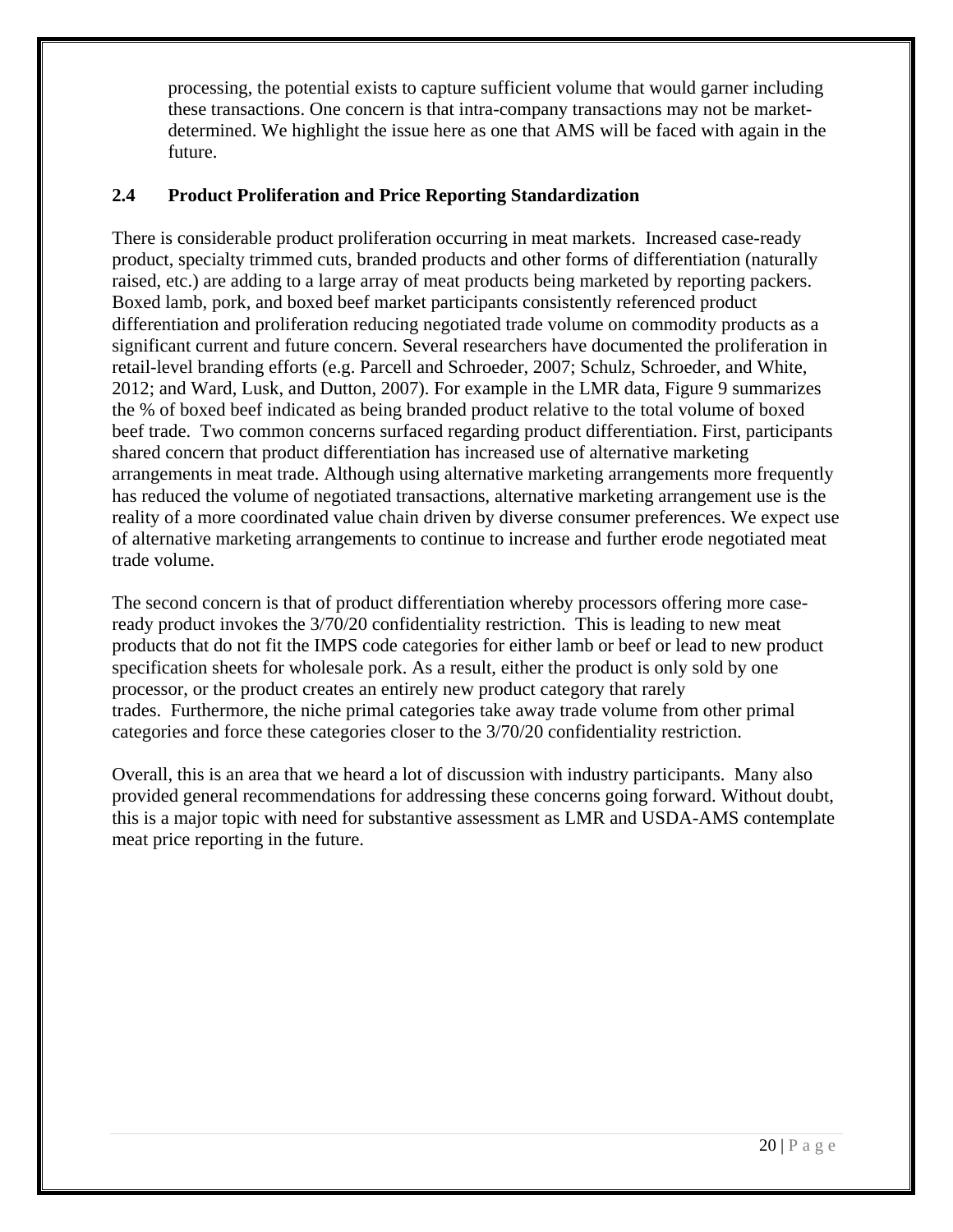

**Figure 9. Branded Beef Sales, Monthly 2004 through July 2016.** 

**Data Source: USDA-AMS** 

### **2.5 Composite and Primal Calculations**

Composite and primal value calculations are increasingly being used as the base price for meat alternative marketing arrangements (AMAs). An increasing number of live animal transactions also use the cutout value, or carcass, composite to establish base prices. Composite calculations were voluntarily offered by AMS in response to industry interest in tracking overall value proposition. Composite calculations were not intended for price discovery purposes. However, industry participants found comfort in composite calculations, and they adopted them into alternative marketing arrangements and used them for business decision making. Across the beef, lamb, and pork industries, the value of these composite calculations is increasing and will most likely continue to increase in use.

Both Tomek (198) and Franke, Parcell, and Tonsor (2011) show the importance of the number of transactions to the confidence in the price level. As certain markets thin, data users will look to alternative markets. Motivation for adoption of composite calculations is the high degree of correlation between the primal or cutout has to the underlying commodity, or product, being priced off. Also, data users are more comfortable with the series' because of the greater frequency of a price being reported. For example, Figure 10 is a summary of the consistency and low variability for certain lamb primals and lamb cutout. And, Figure 11 is the example of the correlation in movement between the choice boxed beef cutout and two negotiated live cattle price series.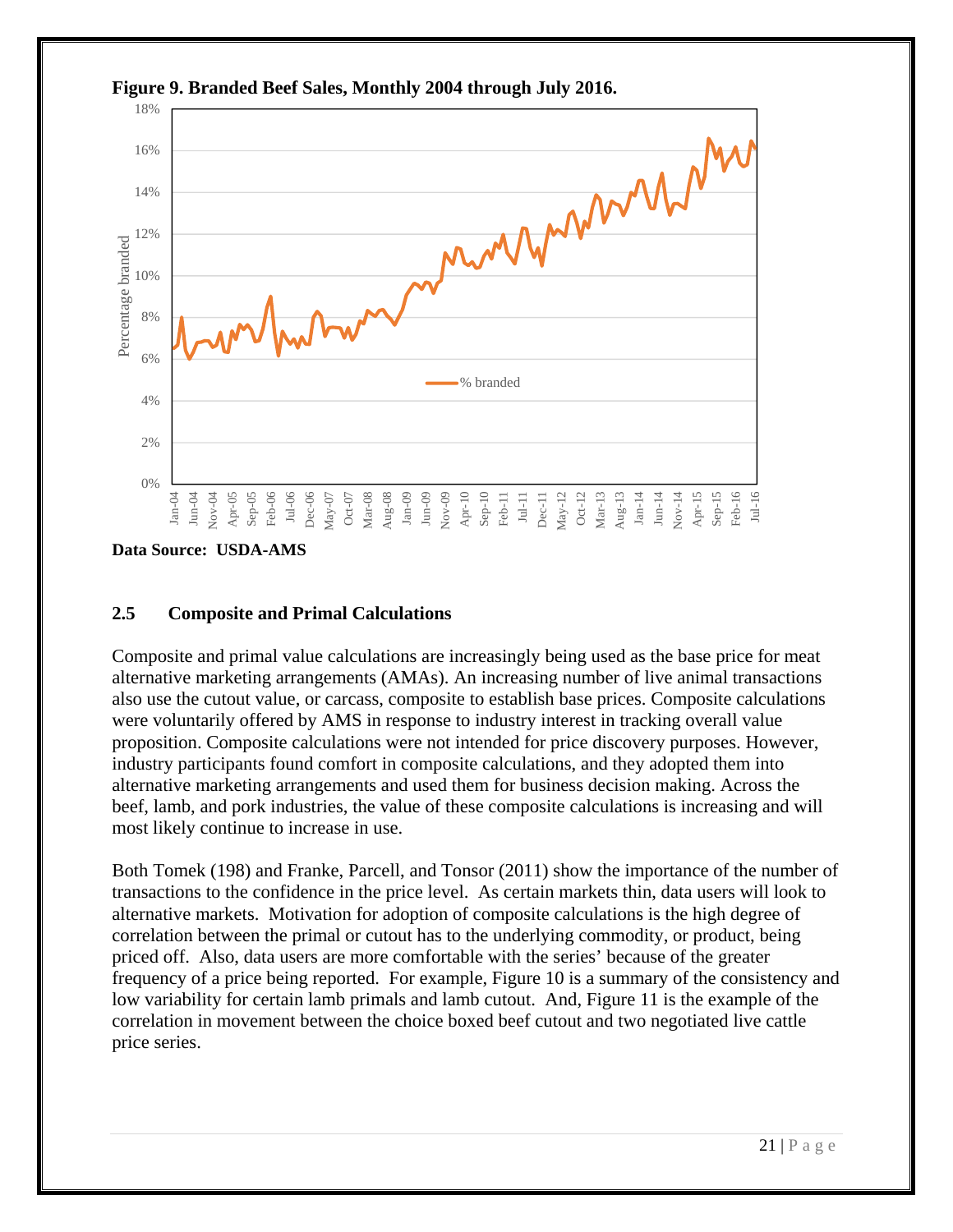

**Figure 10. Lamb Primal and Cutout Prices, Monthly 2006 through July 2016.** 

**Data Source: USDA-AMS** 





**Data Source: USDA-AMS**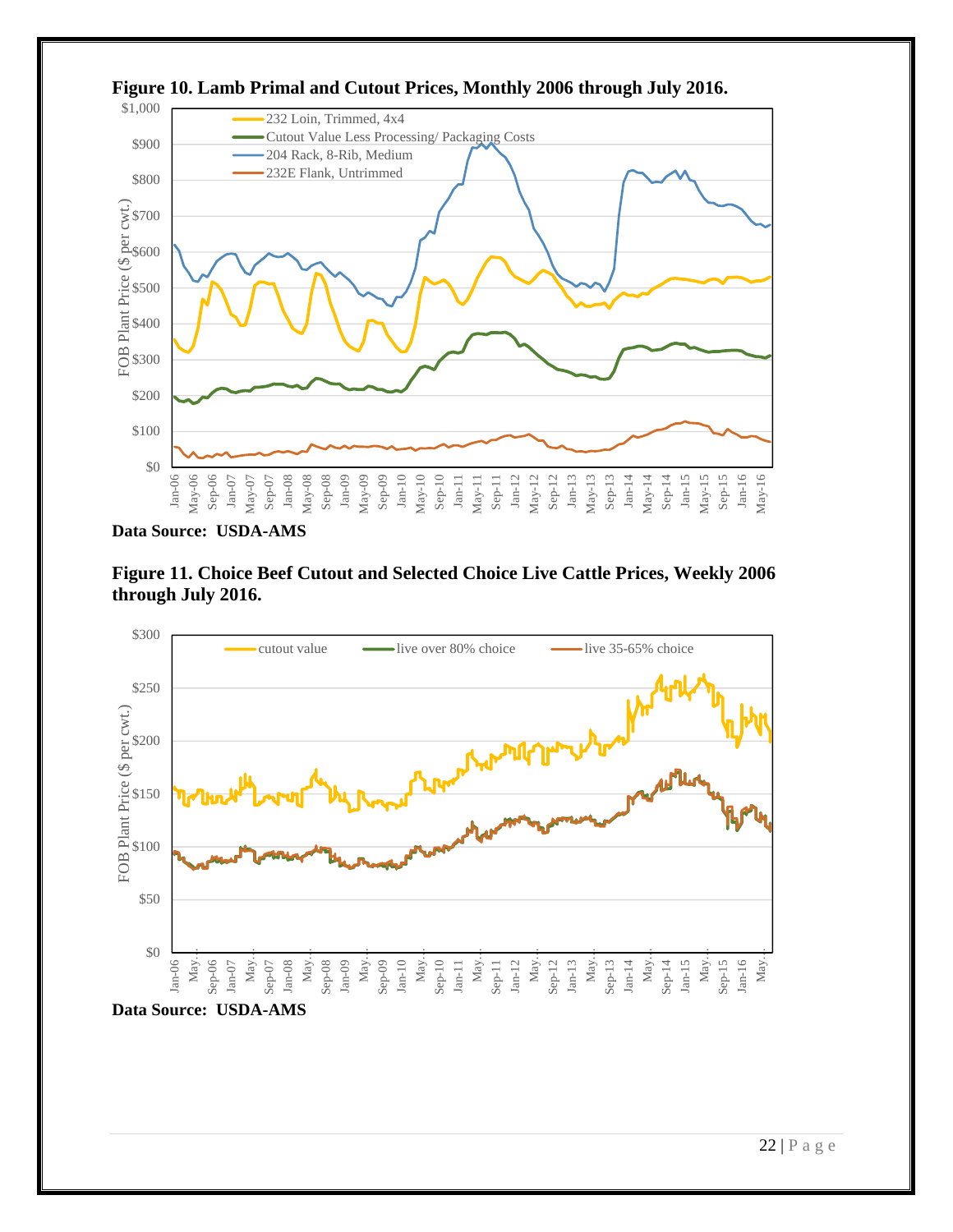### **2.6 International Trade**

Trade is immensely important to the US livestock and meat industry and this will continue into the foreseeable future. This is an area all industry participants agreed upon. There were also sentiments strongly supporting more reporting of especially North American trade -- specifically, inclusion of Canada and Mexico -- in beef LMR. Some participants expressed reservation that including North American trade would not sufficiently add to negotiated trade liquidity and justify the costs of submitting data, auditing, and adjusting the AMS reporting system. The percent of total US beef exports to domestic US production is 10% in 2015 (see Table). Approximately 1/3 of total US beef exports is to either Canada or Mexico. With increased importance of international trade in livestock and meat markets, there is desire by industry for consideration of incorporating similar muscle cut specification North American trade in with domestic trade price reporting.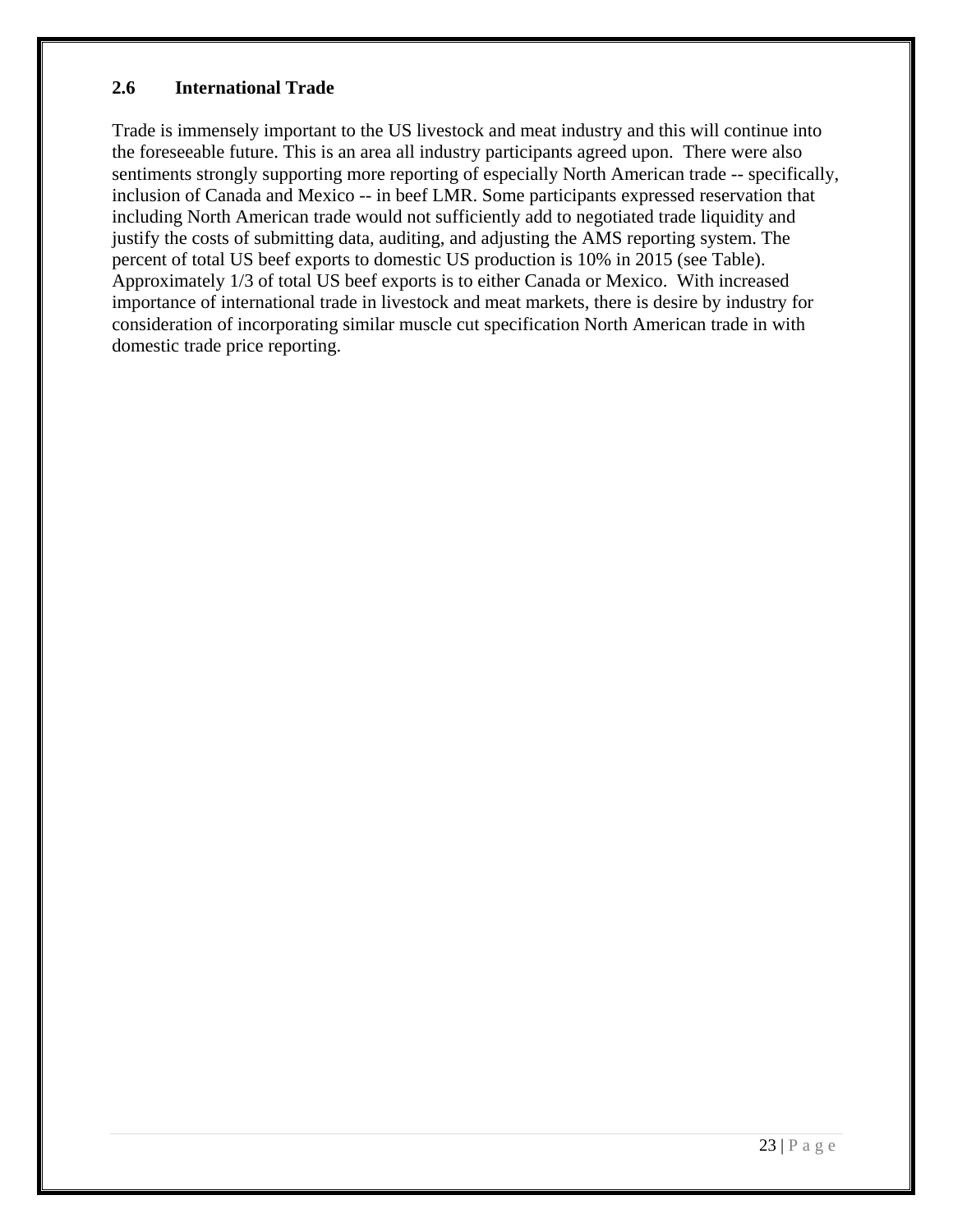# **CHAPTER 3: LMR IN A DYNAMIC INDUSTRY**

The nature, magnitude, and velocity of changes occurring in livestock and meat markets indicates LMR and USDA-MPR will face regular changes in how commerce occurs, in structural issues with reporting firms, and in product changes over time. Nearly every interview we conducted pointed to immense value that could be gained from coordinated regular communication with USDA between reauthorization periods.

Interview participants provided a number of anecdotes about significant industry change being a factor that would bring value to regularly scheduled meetings open to LMR data providers and LMR data users. Some industry changes occurred relatively quickly, and AMS was able to implement an adjustment because of strong industry advocacy and awareness, e.g., prevalence in use of basis contracts and adding this as a transaction category. Some changes have been completely unforeseen, e.g., the current trend away from processors trimming grind at the plant instead of retail due to FSIS ruling that retail trimming presents a food safety concern. Or, when there is a situation of how to report products and into what bucket differentiated products are being reported, e.g., country of origin labeling law with exemptions (see Tonsor, Schroeder, and Parcell 2015) and subsequent repeal of the law. Or, when there are longer term industry issues like thinning markets and the need for broad-based prioritization and study of means by which to sustain negotiated trade. The area of continued communication with industry and USDA-AMS is a fruitful area for additional effort. Ultimately any efforts by USDA-AMS to expand communication with the industry must be reciprocated by industry representatives to be successful.

Some interviewed stakeholders acknowledged the AMS development of the MPR Data Mart portal as providing both better access and enhanced transparency of LMR data. Some stakeholders without access to analytical resources, however, still seem to have trouble knowing what to do with the immense amount of information available through the MPR Data Mart portal

Every industry participant we visited with said USDA-AMS is approachable, responsive, and willing to help address issues that arise. Despite this willingness to help, our multiple discussions with stakeholders from each industry, made it apparent that confusion exists about the information contained in various price reports and especially in composite values such as cutout and primal values. Several comments indicated a desire for additional transparency and documentation of underlying processes used in deriving composite values. In short, the net social value of LMR could expand if additional documentation were provided. Industry in turn could enhance social value by more regularly providing updated yield and cost information for composite calculations by USDA-AMS.

Beyond coordinated communication, all parties involved would be well served by a systematic process by which proposed adjustments to LMR are empirically assessed both for direct and indirect implications *before* being implemented. Given the dynamic and diverse nature of the livestock and meat industry as synthesized in this report the need for an empirical assessment of candidate changes only grows over time. In many cases, but not all, this will require engagement of third-party experts with appropriate skills and unbiased roles in assessing proposed changes.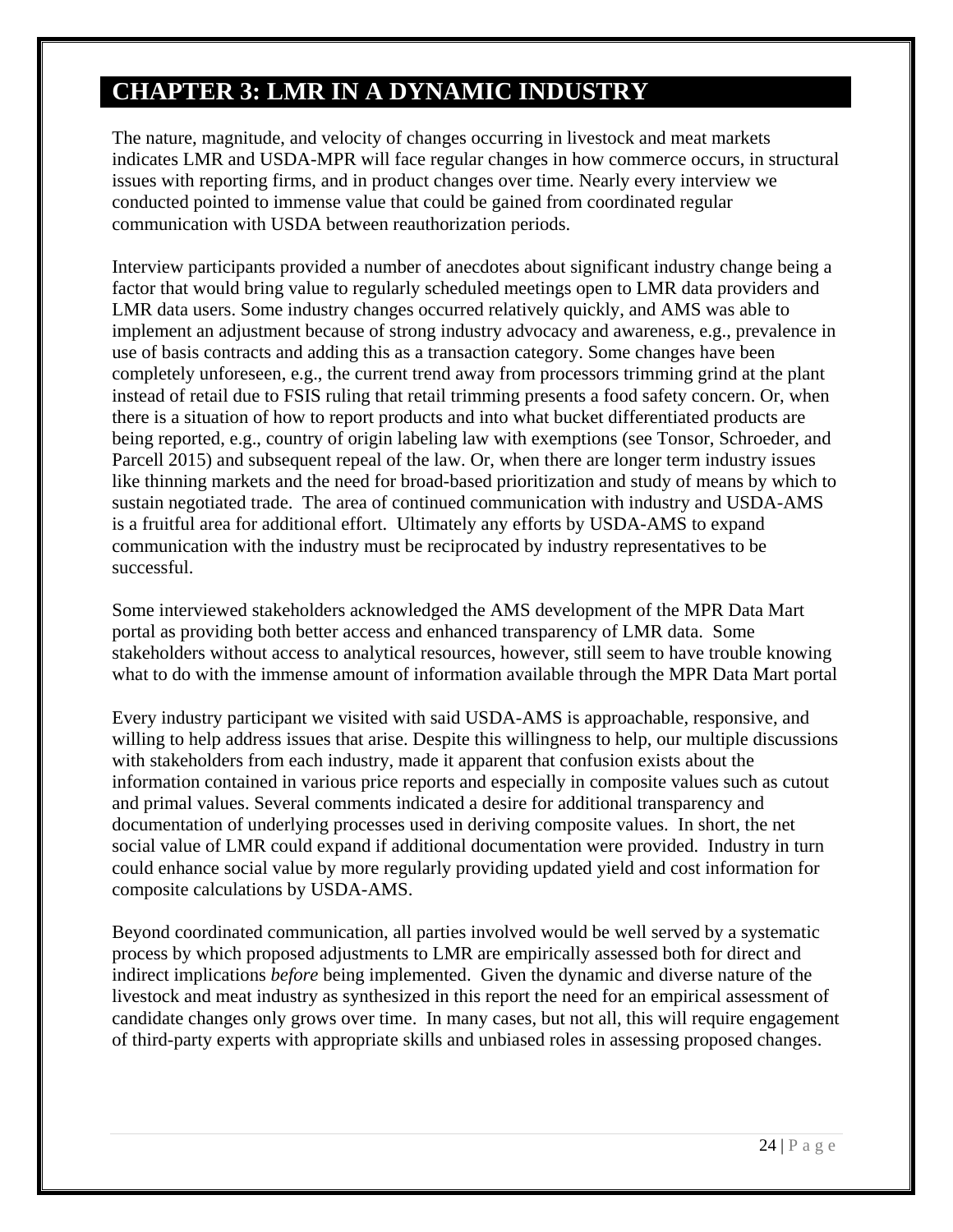### **CHAPTER 4: REFERENCES**

- Adjemian, M.K., T.L. Saitone, and R.J. Sexton 2016a. "A Framework to Analyze the Performance of Thinly Traded Agricultural Commodity Markets." *American Journal of Agricultural Economics*. 98:581-596.
- Adjemian, M.K., B.W. Brorsen, T.L. Saitone, and R.J. Sexton 2016b. "Thin Markets Raise Concerns, But Many are Capable of Paying Producers Fair Prices." USDA, Economic Research Service, March 2016.
- Albaek, S., P. Mollgaard, and P.B. Overgaard. 1997. "Government-Assisted Oligopoly Coordination? A Concrete Case." *Journal of Industrial Economics* 45:429-443.
- Anderson, J.D., C.E. Ward, S.R. Koontz, D.S. Peel, and J.N. Trapp. 1998. "Experimental Simulation of Public Information Impacts on Price Discovery and Marketing Efficiency in the Fed Cattle Market." *Journal of Agricultural and Resource Economics* 23(1):262-278.
- Armstrong, J.S. and R.J. Brodie. 1999. "Forecasting for Marketing." *Quantitative Methods in Marketing*. Second Edition. London: International Thompson Business Press.
- Armstrong, J.S., R.J. Brodie, and S.H. McIntyre. 1987. "Forecasting Methods for Marketing: Review of Empirical Research." *International Journal of Forecasting* 3:355-376.
- Armstrong, J. 1985. *Long-Range Forecasting*. New York: John Wiley
- Azzam, A. 2003. "Market Transparency and Market Structure: The Livestock Mandatory Reporting Act of 1999." *American Journal of Agricultural Economics* 85:387-395.
- Azzam, A. and S. Salvador. 2004. "Information Pooling and Collusion: An Empirical Analysis*." Information Economics and Policy* 16:275-86.
- Becker, G. 2006. "Livestock Price Reporting: Background." CRS Report for Congress. Order Code RS21994, October. Available at:
	- http://www.nationalaglawcenter.org/assets/crs/RS21994.pdf.
- Ball, E. S.L. Wang, R. Nehring, and R. Mosheim. "Agricultural Productivity in the U.S." USDA, Economic Research Service, May 2016
- Barkema, Alan, Mark Drabenstott, and Kelly Welch. "The Quiet Revolution in the U.S. Food Market," Economic Review (Federal Reserve Bank of Kansas City), May/June 1991. The Economist. Dec. 4, 1993.
- Bastian, C.T., S.R. Koontz, and D.J. Menkhaus. 2001. "Will Mandatory Price Reporting Improve Pricing and Production Efficiency in an Experimental Market for Fed Cattle?" NCR-134 Conference on Applied Commodity Price Analysis, Forecasting and Market Risk Management. St. Louis, 23-24 April.
- Franken, J., J. Parcell, and G. Tonsor. 2011. "Impact of Mandatory Price Reporting on Hog Market Integration." *Journal of Agricultural and Applied Economics*. 43, 2: 229-241.
- Grimes, G., and R. Plain. 2009. "US Hog Marketing Contract Study." Unpublished report, University of Missouri, Columbia, MO.
- Hayenga , M.L., B.L. Gardner, A.B. Paul, and J.P. Houck. 1978. "The Concept of a Thin Market." In Pricing Problems in the Food Industry (with Emphasis on Thin Markets), ed., M.L Hayenga, pp. 7-13. Monograph No. 7, North Central Regional Research Project NC-117.
- Hoppe, R. D. Newton. 2016. "Farm Structure and Organization" USDA, Economic Research Service.
- Jones, K.G. 2004. "Trends in the U.S. Sheep Industry." USDA, Economic Research Service.
- Key, N. and W.D. McBride. 2007. "The Changing Economics of U.S. Hog Production." USDA, Economic Research Service.
- Key, N. 2016. "Livestock Production Practices." USDA, Economic Research Service.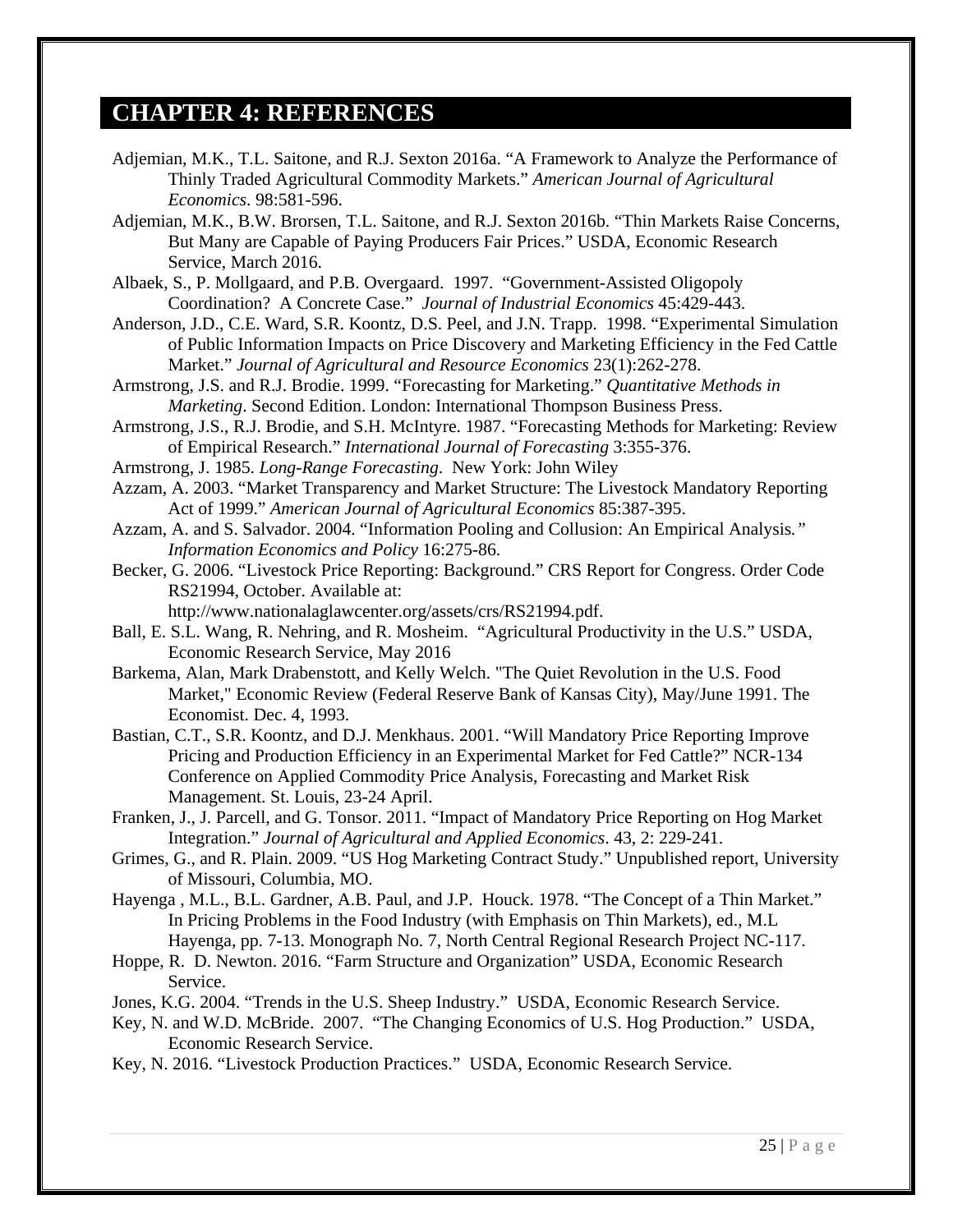- Koontz, S.R. 1999. "Accuracy of United States Department of Agriculture Fed Cattle Price Reporting: Is Mandatory Price Reporting Needed?" NCR-134 Conference on Applied Commodity Price Analysis, Forecasting, and Market Risk Management.
- Lawrence, J.D., M.K. Muth, J. Taylor, and S.R. Koontz. 2007. "Meat Processors Purchasing and Sale Practices: Lessons Learned from the Grain Inspection, Packers, and Stockyards Administration Livestock and Meat Marketing Study." NCCC-134 Conference on Applied Commodity Price Analysis, Forecasting, and Market Risk Management. Chicago, Illinois.
- Marsh, J.M. and T. McDonnell. 2006. "Livestock Mandatory Price Reporting and Effects on Lamb Price Risk." Agricultural Marketing Policy Center, Montana State University, Paper No. 18. November.
- Martinez, S. and K. Zering. 2004. "Pork Quality and the Role of Market Organization." United States Department of Agriculture, Economic Research Service. Agricultural Economic Report Number 835.
- MacDonald, James M. & Ollinger, Michael & Nelson, Kenneth E. & Handy, Charles R., 2000. "Consolidation In U.S. Meatpacking," Agricultural Economics Reports 34021, United States Department of Agriculture, Economic Research Service.
- McGrann, J. 2007. "The United States Beef Cattle Industry: Production, Structure, and Trends." Texas A &M University.
- Nelson, R.G. and S.C. Turner. 1995. "Experimental Examination of a Thin Market: Price Behavior in a Declining Terminal Market Revisited." *Journal of Agricultural and Applied Economics*  27:149-160.
- Njoroge, K., A. Yiannaka, K. Giannakas, and A.M. Azzam. 2007. "Market and Welfare Effects of the U.S. Livestock Mandatory Reporting Act." *Southern Economic Journal* 74(1, January):290-311.
- Njoroge, K. 2003. "Information Pooling and Collusion: Implications for the Livestock Mandatory Reporting Act." *Journal of Agricultural and Food Industrial Organization* 1(Article 14):1- 13.
- O'Donoghue, E., R. Hoppe, D. Banker, R. Ebel, K. Fuglie, P. Korb, M. Livingston, C. Nickerson, and C. Sandretto. 2011. "The Changing Organization of U.S. Farming." USDA, Economic Research Service.
- Okrent, A.M., and A. Kumcu. 2016. "U.S. Households's Demand for Convenience Foods." United States Department of Agriculture Economic Research Service Report Number 211. .
- Ollinger, Michael & Nguyen, Sang V. & Blayney, Donald P. & Chambers, William & Nelson, Kenneth B., 2006. "Food Industry Mergers and Acquisitions Lead to Higher Labor Productivity," Economic Research Report 7246, United States Department of Agriculture, Economic Research Service.
- Parcell, J.L., M. Brees, and N. Giddens. 2002 "Establishing the Transfer Price: Balancing Businesses" MU Guide G642, 3p.
- Parcell, J.L., and T.C. Schroeder. 2007. "Hedonic Retail Beef and Pork Prices." *Journal of Agricultural and Applied Economics* 39(1): 29–46
- Parcell J.L., T.C. Schroeder, and G.T. Tonsor. 2009. "Wholesale Pork Price Reporting Analysis." Commissioned by the Agricultural Marketing Service, USDA. *Value Ag, LLC.*
- Parcell and Schroeder. 2014. "Development of Methodology for Calculating Estimated Net Price Information for Negotiated Barrows and Gilts. Commissioned by the Agricultural Marketing Service, USDA. *Value Ag, LLC*.
- Parcell, J.L., and G. Tonsor. 2012. "Information and Market Institutions." In W. Armbruster and R. Knutson (Eds.), Marketing Policy. New York, NY: Springer Publishing
- Pendell, D.L. and T.C. Schroeder. 2006. "Impact of Mandatory Price Reporting of Fed Cattle Market Integration." *Journal of Agricultural and Resource Economics* 31(December):568-579.